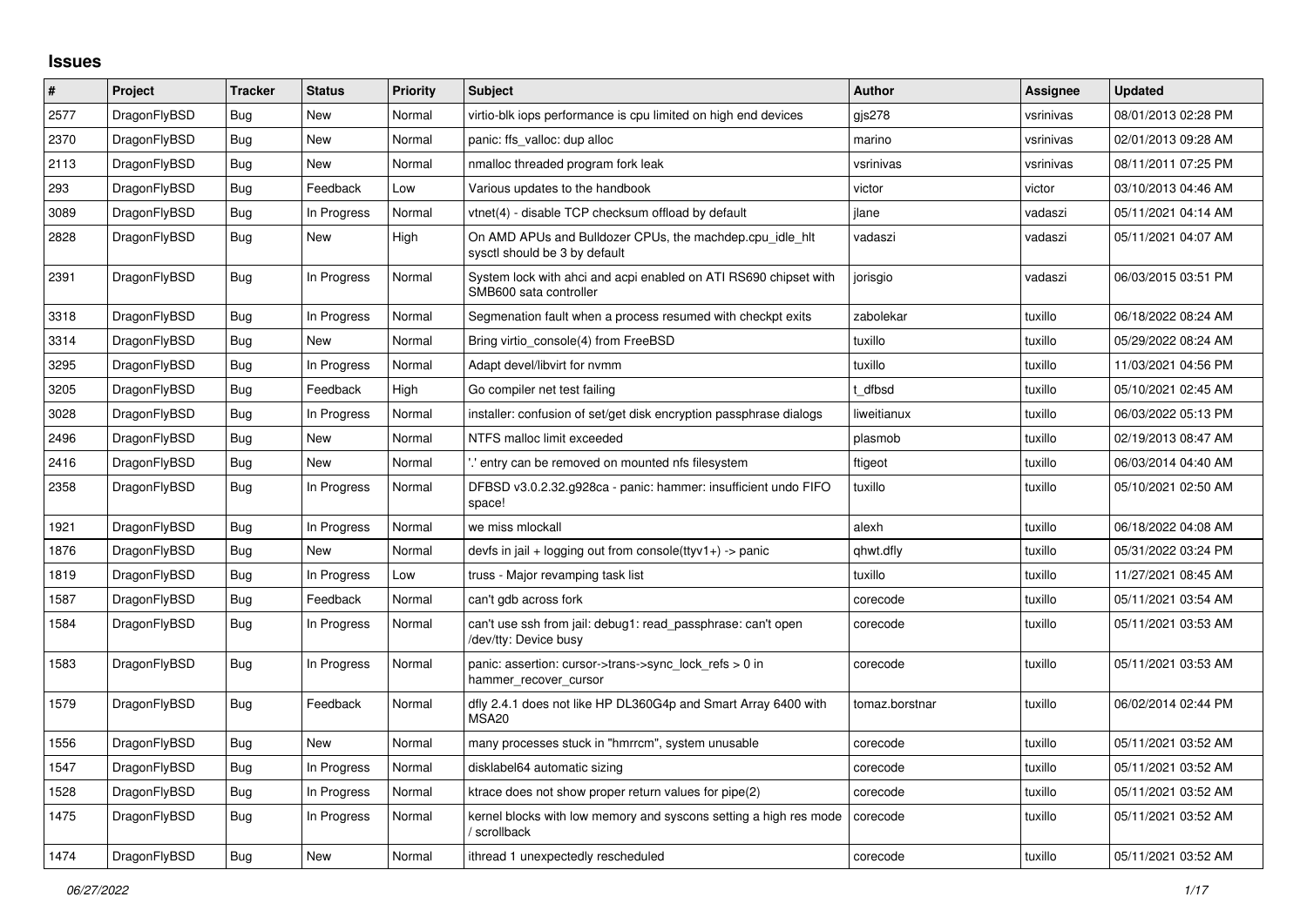| #    | Project      | <b>Tracker</b> | <b>Status</b> | <b>Priority</b> | Subject                                                                                      | <b>Author</b>    | Assignee | <b>Updated</b>      |
|------|--------------|----------------|---------------|-----------------|----------------------------------------------------------------------------------------------|------------------|----------|---------------------|
| 1469 | DragonFlyBSD | <b>Bug</b>     | In Progress   | Normal          | Hammer history security concern                                                              | corecode         | tuxillo  | 05/11/2021 03:52 AM |
| 1442 | DragonFlyBSD | <b>Bug</b>     | New           | Normal          | blocking SIGSEGV and triggering a segment violation produces an<br>all CPU consuming process | corecode         | tuxillo  | 05/11/2021 03:52 AM |
| 1440 | DragonFlyBSD | <b>Bug</b>     | New           | Normal          | ptrace/gdb doesn't work after process blocks SIGTRAP                                         | corecode         | tuxillo  | 05/11/2021 03:52 AM |
| 1428 | DragonFlyBSD | <b>Bug</b>     | Feedback      | Low             | POSIX.1e implementation is too old                                                           | hasso            | tuxillo  | 05/11/2021 04:00 AM |
| 1397 | DragonFlyBSD | <b>Bug</b>     | Feedback      | Normal          | jobs -I output inconsistency when called from script                                         | Anonymous        | tuxillo  | 05/15/2022 05:07 AM |
| 1390 | DragonFlyBSD | <b>Bug</b>     | In Progress   | Normal          | Use id_t type for {get,set}priority()                                                        | Anonymous        | tuxillo  | 07/05/2019 02:18 AM |
| 1293 | DragonFlyBSD | <b>Bug</b>     | New           | Normal          | 2.2.1-REL Installer Request                                                                  | mk               | tuxillo  | 05/11/2021 04:00 AM |
| 1287 | DragonFlyBSD | <b>Bug</b>     | Feedback      | Normal          | altq configuration doesn't work                                                              | corecode         | tuxillo  | 05/11/2021 03:51 AM |
| 1198 | DragonFlyBSD | <b>Bug</b>     | New           | High            | DDB loops panic in db read bytes                                                             | corecode         | tuxillo  | 05/11/2021 03:51 AM |
| 1030 | DragonFlyBSD | <b>Bug</b>     | In Progress   | Normal          | msdosfs umount panic                                                                         | corecode         | tuxillo  | 05/11/2021 03:51 AM |
| 998  | DragonFlyBSD | <b>Bug</b>     | In Progress   | Normal          | Unconfiguring a vn while it is mounted                                                       | rumcic           | tuxillo  | 05/11/2021 04:00 AM |
| 911  | DragonFlyBSD | <b>Bug</b>     | Feedback      | Normal          | kidload/kernel linker can exceed malloc reserve and panic system                             | corecode         | tuxillo  | 05/11/2021 03:51 AM |
| 901  | DragonFlyBSD | <b>Bug</b>     | Feedback      | Normal          | route show needs to get data from all cpus                                                   | corecode         | tuxillo  | 05/11/2021 03:50 AM |
| 847  | DragonFlyBSD | <b>Bug</b>     | Feedback      | Normal          | processes getting stuck on mount point                                                       | corecode         | tuxillo  | 05/11/2021 03:50 AM |
| 781  | DragonFlyBSD | <b>Bug</b>     | In Progress   | Normal          | fdisk uses wrong geometry on usb flash drives                                                | corecode         | tuxillo  | 05/11/2021 03:50 AM |
| 742  | DragonFlyBSD | <b>Bug</b>     | In Progress   | Normal          | umount problems with multiple mounts                                                         | corecode         | tuxillo  | 06/25/2022 04:02 AM |
| 731  | DragonFlyBSD | <b>Bug</b>     | <b>New</b>    | Normal          | system freeze on "slice too large"                                                           | corecode         | tuxillo  | 06/25/2022 04:01 AM |
| 3160 | DragonFlyBSD | Submit         | In Progress   | Normal          | State the implementation difference in pkill/pgrep manual                                    | sevan            | tuxillo  | 06/03/2022 05:15 PM |
| 3145 | DragonFlyBSD | Submit         | In Progress   | Normal          | Update libelf to FreeBSD 12 current and build as base library usable<br>by ports             | davshao          | tuxillo  | 08/20/2021 03:58 PM |
| 2721 | DragonFlyBSD | Submit         | Feedback      | Low             | Some few zalloc calls to objcache ones replacements                                          | dclink           | tuxillo  | 05/11/2021 04:08 AM |
| 2717 | DragonFlyBSD | Submit         | Feedback      | Normal          | Out of range numeric handling                                                                | dclink           | tuxillo  | 05/11/2021 04:08 AM |
| 2438 | DragonFlyBSD | Submit         | Feedback      | Normal          | <b>TRIM</b> fixes                                                                            | Anonymous        | tuxillo  | 05/11/2021 03:45 AM |
| 1700 | DragonFlyBSD | Submit         | In Progress   | Normal          | skip boot2 menu on <enter></enter>                                                           | Johannes.Hofmann | tuxillo  | 05/15/2022 08:35 AM |
| 2585 | DragonFlyBSD | Bug            | New           | Normal          | Dfly 3.4.3 on ESXi 5.1, HP Smart Array P410 passthrough<br>recognised, but not functioning   | yggdrasil        | swildner | 05/09/2022 08:14 AM |
| 2265 | DragonFlyBSD | <b>Bug</b>     | New           | Normal          | mbsrtowcs does not properly handle invalid mbstate_t in ps                                   | c.turner1        | swildner | 01/10/2012 07:56 PM |
| 2252 | DragonFlyBSD | Bug            | <b>New</b>    | Low             | snd_hda not useable if loaded via /boot/loader.conf                                          | xbit             | swildner | 12/14/2011 12:23 AM |
| 1714 | DragonFlyBSD | <b>Bug</b>     | <b>New</b>    | Low             | hwpmc                                                                                        | alexh            | swildner | 08/18/2012 02:03 PM |
| 341  | DragonFlyBSD | <b>Bug</b>     | <b>New</b>    | Normal          | Vinum erroneously repors devices as busy                                                     | corecode         | swildner | 01/21/2012 04:50 AM |
| 1769 | DragonFlyBSD | <b>Bug</b>     | New           | Normal          | panic: assertion: _tp->tt_msg->tt_cpuid == mycpuid in<br>tcp_callout_active                  | pavalos          | sjg      | 05/15/2022 11:07 AM |
| 1532 | DragonFlyBSD | <b>Bug</b>     | New           | Low             | jemalloc doesn't work on DragonFly                                                           | hasso            | sjg      | 08/02/2011 01:14 AM |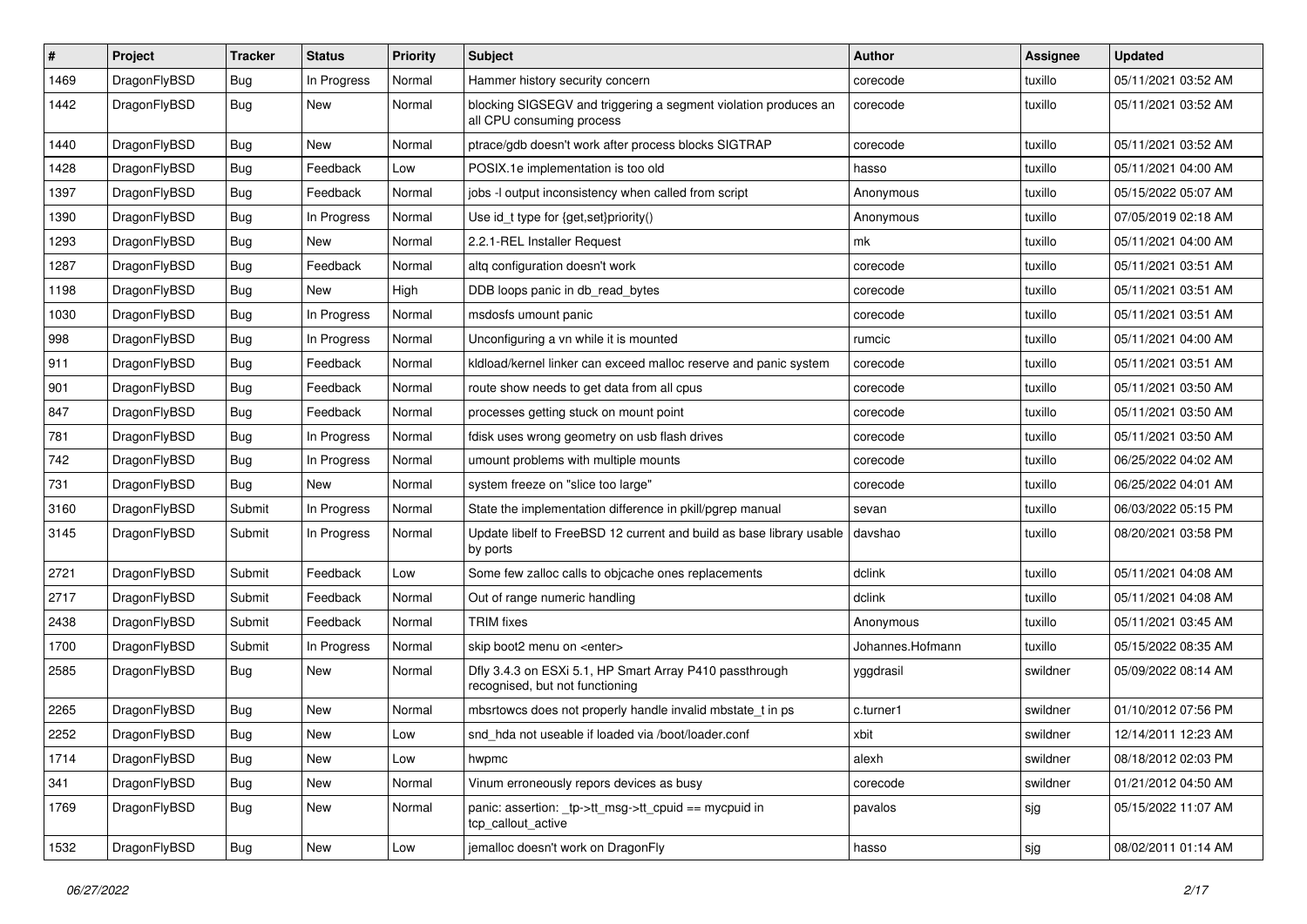| #    | Project      | <b>Tracker</b> | <b>Status</b> | <b>Priority</b> | Subject                                                                                                                                                  | <b>Author</b> | Assignee  | <b>Updated</b>      |
|------|--------------|----------------|---------------|-----------------|----------------------------------------------------------------------------------------------------------------------------------------------------------|---------------|-----------|---------------------|
| 1302 | DragonFlyBSD | <b>Bug</b>     | In Progress   | Normal          | Checkpoint regression?                                                                                                                                   | sjg           | sjg       | 07/10/2013 05:22 PM |
| 2825 | DragonFlyBSD | <b>Bug</b>     | <b>New</b>    | High            | 3x dhclient = hanging system (objcache exhausted)                                                                                                        | jaccovonb     | sepherosa | 05/11/2021 03:55 AM |
| 168  | DragonFlyBSD | <b>Bug</b>     | In Progress   | Normal          | Livelocked limit engaged while trying to setup IPW wireless                                                                                              | mschacht      | sepherosa | 05/11/2021 04:05 AM |
| 2822 | DragonFlyBSD | <b>Bug</b>     | New           | Normal          | USB 3.0 stick throws "reading primary partition table: error<br>accessing offset 000[] for 152" error, while the stick works on any<br>other OS I tested | revuwa        | profmakx  | 06/29/2015 05:56 AM |
| 2746 | DragonFlyBSD | Bug            | New           | Normal          | some fraction of xterms started from the xmonad window manager<br>get killed with SIGALRM                                                                | isenmann      | profmakx  | 12/28/2014 02:51 AM |
| 600  | DragonFlyBSD | Bug            | <b>New</b>    | Low             | /sys/libkern/karc4random                                                                                                                                 | robin carey5  | profmakx  | 01/19/2015 03:07 AM |
| 2549 | DragonFlyBSD | Bug            | In Progress   | Normal          | netgraph7: Kernel page fault.                                                                                                                            | russiane39    | nant      | 05/10/2013 11:20 PM |
| 679  | DragonFlyBSD | <b>Bug</b>     | New           | Low             | Netgraph backward compatibility for old *LEN constants                                                                                                   | nant          | nant      | 02/18/2014 05:45 AM |
| 1969 | DragonFlyBSD | <b>Bug</b>     | New           | Normal          | pf-related network problem                                                                                                                               | pavalos       | lentferj  | 02/01/2011 06:57 PM |
| 385  | DragonFlyBSD | Bug            | Feedback      | Low             | Mail archive address removal                                                                                                                             | justin        | justin    | 03/09/2013 11:24 AM |
| 1964 | DragonFlyBSD | <b>Bug</b>     | New           | Normal          | iwn (panic assertion : wlan_assert_serialized)                                                                                                           | sjmm.ptr      | josepht   | 02/01/2011 12:57 PM |
| 1946 | DragonFlyBSD | <b>Bug</b>     | New           | Normal          | ieee80211 panic                                                                                                                                          | pavalos       | josepht   | 01/27/2011 06:00 PM |
| 2870 | DragonFlyBSD | <b>Bug</b>     | New           | High            | Broken text and icons when glamor acceleration is used                                                                                                   | 375gnu        | ftigeot   | 01/31/2016 12:13 AM |
| 1593 | DragonFlyBSD | <b>Bug</b>     | Feedback      | Normal          | panic: assertion: $ccb = ap$ ap->ap err $ccb$ in ahci put err $ccb$                                                                                      | ftigeot       | ftigeot   | 05/15/2022 05:09 AM |
| 3031 | DragonFlyBSD | Submit         | In Progress   | Normal          | Update drm/radeon to Linux 4.7.10 as much as possible                                                                                                    | davshao       | ftigeot   | 08/19/2021 12:33 PM |
| 2819 | DragonFlyBSD | <b>Bug</b>     | In Progress   | Normal          | Random micro system freezes after a week of uptime                                                                                                       | ftigeot       | dillon    | 08/16/2015 08:46 PM |
| 2092 | DragonFlyBSD | Bug            | <b>New</b>    | Normal          | Panic: Bad link elm 0x next->prev != elm                                                                                                                 | masterblaster | dillon    | 12/04/2011 12:49 PM |
| 2037 | DragonFlyBSD | <b>Bug</b>     | Feedback      | Normal          | Panic Bad link elm while building packages                                                                                                               | ftigeot       | dillon    | 04/21/2011 07:20 AM |
| 1831 | DragonFlyBSD | <b>Bug</b>     | Feedback      | High            | HAMMER "malloc limit exceeded" panic                                                                                                                     | eocallaghan   | dillon    | 06/04/2022 04:38 AM |
| 1411 | DragonFlyBSD | Bug            | Feedback      | Normal          | Burning doesn't work with ahci(4)                                                                                                                        | hasso         | dillon    | 05/11/2021 04:00 AM |
| 3154 | DragonFlyBSD | Submit         | New           | Normal          | Update serial handling in bootloader                                                                                                                     | ddegroot      | dillon    | 11/06/2018 11:21 PM |
| 1127 | DragonFlyBSD | <b>Bug</b>     | Feedback      | Low             | cdrom drive not detected                                                                                                                                 | tgr           | corecode  | 01/15/2015 08:55 AM |
| 2353 | DragonFlyBSD | Bug            | In Progress   | Normal          | panic: assertion "gd->gd spinlocks $wr == 0$ " failed in<br>bsd4 schedulerclock                                                                          | jaydg         | alexh     | 11/28/2012 01:57 AM |
| 2100 | DragonFlyBSD | Bug            | Feedback      | Normal          | devfs related panic                                                                                                                                      | sepherosa     | alexh     | 07/10/2011 02:29 PM |
| 1538 | DragonFlyBSD | Bug            | New           | Low             | mountroot should probe file systems                                                                                                                      | corecode      | alexh     | 11/24/2010 06:35 PM |
| 1430 | DragonFlyBSD | <b>Bug</b>     | New           | Normal          | Buggy w(1)?                                                                                                                                              | hasso         | alexh     | 11/24/2010 08:09 AM |
| 3317 | DragonFlyBSD | <b>Bug</b>     | In Progress   | Normal          | Network vtnet0 not working on Hetzner cloud                                                                                                              | mneumann      |           | 06/18/2022 03:55 AM |
| 3316 | DragonFlyBSD | <b>Bug</b>     | New           | Normal          | hammer2_dirent_create() allows creating >1 dirents with the same<br>name                                                                                 | tkusumi       |           | 06/05/2022 12:35 PM |
| 3313 | DragonFlyBSD | <b>Bug</b>     | New           | Normal          | Can't boot from my live USB at all. The kernel loading process<br>hangs.                                                                                 | rempas        |           | 06/03/2022 12:16 AM |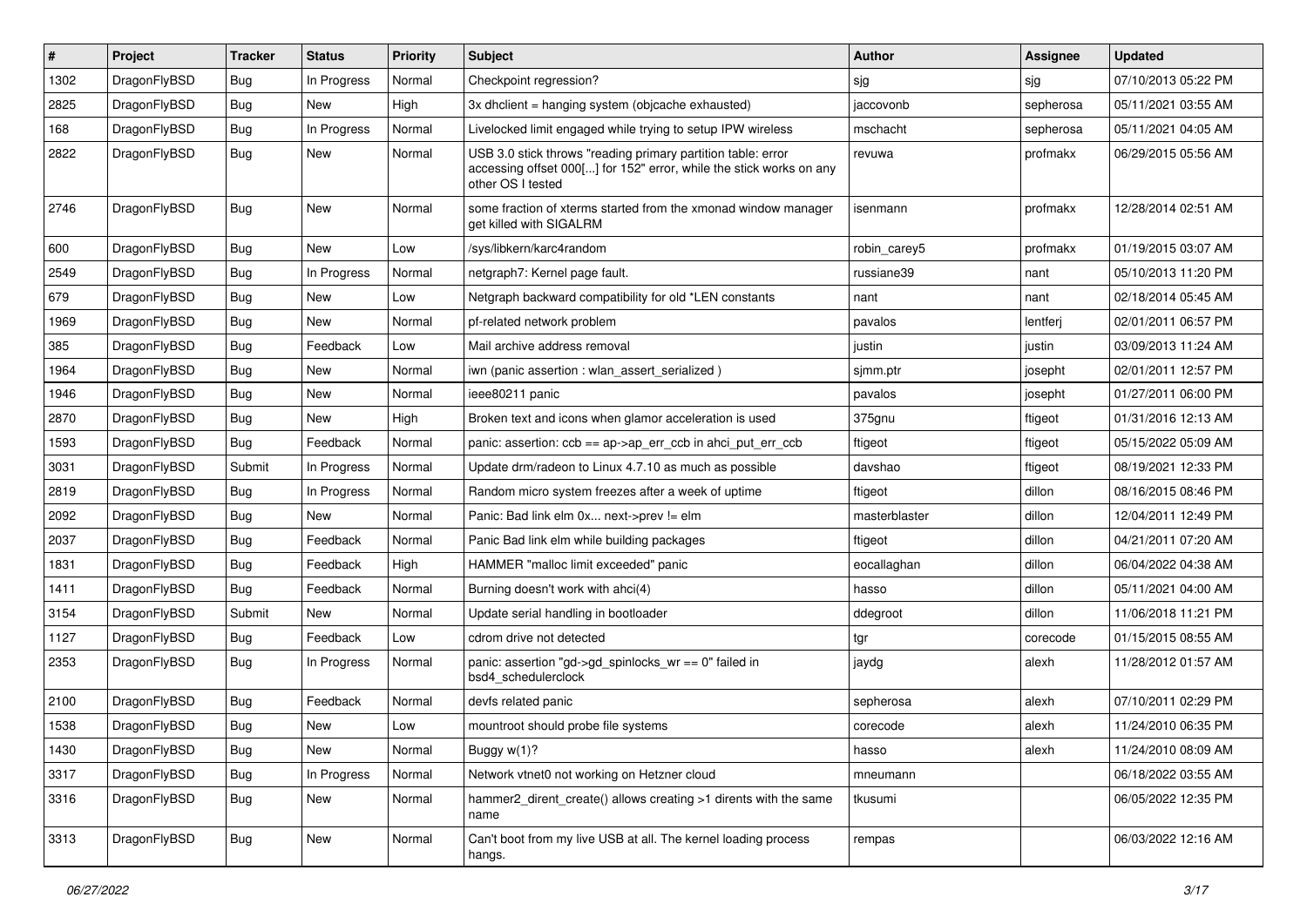| #    | Project      | <b>Tracker</b> | <b>Status</b> | <b>Priority</b> | Subject                                                                                                   | <b>Author</b>     | <b>Assignee</b> | <b>Updated</b>      |
|------|--------------|----------------|---------------|-----------------|-----------------------------------------------------------------------------------------------------------|-------------------|-----------------|---------------------|
| 3311 | DragonFlyBSD | Bug            | <b>New</b>    | Low             | TrueCrypt support may cause kernel crash                                                                  | arcade@b1t.name   |                 | 04/29/2022 06:19 AM |
| 3310 | DragonFlyBSD | <b>Bug</b>     | In Progress   | Normal          | NVMM+QEMU fail to boot with UEFI: Mem Assist Failed<br>[gpa=0xfffffff0]                                   | liweitianux       |                 | 01/11/2022 03:22 PM |
| 3302 | DragonFlyBSD | Bug            | <b>New</b>    | Normal          | Will not boot on System76 Lemur Pro (lemp10)                                                              | piecuch           |                 | 11/03/2021 10:21 AM |
| 3301 | DragonFlyBSD | Bug            | New           | Normal          | Gkrellm from the packages is not showing logged in users in main<br>window, logged in users always $== 0$ | adrian            |                 | 01/08/2022 04:24 AM |
| 3300 | DragonFlyBSD | Bug            | New           | Normal          | Running Xvnc from TigerVNC package through the INETD daemon<br>in TCP WAIT mode fails hard                | adrian            |                 | 01/08/2022 04:25 AM |
| 3299 | DragonFlyBSD | Bug            | In Progress   | Normal          | DragonFlyBSD reports utterly wrong uptime (most of the time, right<br>after booting in)                   | adrian            |                 | 11/11/2021 01:43 PM |
| 3298 | DragonFlyBSD | Bug            | <b>New</b>    | Normal          | Running "w" and having logged in via XDM through VNC, "w" prints<br>an extra error message                | piecuch           |                 | 10/25/2021 09:16 AM |
| 3284 | DragonFlyBSD | Bug            | <b>New</b>    | Normal          | Wrong towlower() result for U+038A                                                                        | bhaible           |                 | 07/10/2021 03:34 AM |
| 3283 | DragonFlyBSD | Bug            | New           | Normal          | mknodat() cannot create FIFOs                                                                             | bhaible           |                 | 07/10/2021 03:34 AM |
| 3282 | DragonFlyBSD | Bug            | New           | Normal          | unexpected errno value from fopen()                                                                       | bhaible           |                 | 07/10/2021 03:34 AM |
| 3281 | DragonFlyBSD | Bug            | New           | Normal          | Crash after leaving unattended for a while                                                                | bhaible           |                 | 07/10/2021 03:32 AM |
| 3280 | DragonFlyBSD | Bug            | <b>New</b>    | Normal          | KMS console and i915(4) not working in 6.0                                                                | cmusser           |                 | 07/10/2021 03:35 AM |
| 3278 | DragonFlyBSD | Bug            | New           | Normal          | Second screen image is distorted                                                                          | arcade@b1t.name   |                 | 07/10/2021 03:36 AM |
| 3269 | DragonFlyBSD | Bug            | In Progress   | Normal          | Is double-buffer'd buf still required by HAMMER2?                                                         | tkusumi           |                 | 05/12/2021 04:09 PM |
| 3266 | DragonFlyBSD | Bug            | <b>New</b>    | High            | Filesystems broken due to "KKASSERT(count &<br>TOK_COUNTMASK);"                                           | tkusumi           |                 | 03/15/2021 01:21 PM |
| 3252 | DragonFlyBSD | Bug            | New           | Normal          | tcsetattr/tcgetattr set errno incorrectly on non-TTY                                                      | tonyc             |                 | 10/26/2020 09:34 PM |
| 3249 | DragonFlyBSD | Bug            | New           | Normal          | HAMMER2 fsync(2) not working properly                                                                     | tkusumi           |                 | 09/21/2020 07:07 AM |
| 3247 | DragonFlyBSD | Bug            | New           | Normal          | Kernel panic doing nothing much                                                                           | phma              |                 | 09/12/2020 11:40 PM |
| 3246 | DragonFlyBSD | Bug            | New           | Normal          | HAMMER2 unable to handle ENOSPC properly                                                                  | tkusumi           |                 | 09/04/2020 11:11 AM |
| 3245 | DragonFlyBSD | Bug            | New           | Normal          | panic: free: guard1x fail, i915 load from loader.conf                                                     | polachok          |                 | 08/21/2020 10:36 AM |
| 3243 | DragonFlyBSD | Bug            | New           | Normal          | SMART status not reported properly for SSD disks                                                          | daftaupe          |                 | 09/09/2020 11:03 PM |
| 3240 | DragonFlyBSD | Bug            | <b>New</b>    | High            | compile error because of openssl with /usr/dports/security/rhash for<br>mysql 8 install                   | <b>UlasSAYGIN</b> |                 | 06/04/2020 08:05 AM |
| 3239 | DragonFlyBSD | Bug            | <b>New</b>    | Normal          | unable to SIGKILL glitched emacs                                                                          | piecuch           |                 | 05/26/2020 03:30 AM |
| 3238 | DragonFlyBSD | <b>Bug</b>     | <b>New</b>    | Normal          | race conditions when printing from vkernel console                                                        | piecuch           |                 | 05/19/2020 02:50 PM |
| 3235 | DragonFlyBSD | <b>Bug</b>     | New           | Normal          | Kernel panic in devfs vnops.c                                                                             | mneumann          |                 | 04/28/2020 07:00 AM |
| 3231 | DragonFlyBSD | <b>Bug</b>     | New           | Normal          | wifi drops on 5.8                                                                                         | tse               |                 | 04/06/2020 05:08 AM |
| 3228 | DragonFlyBSD | <b>Bug</b>     | <b>New</b>    | Low             | pfi_kif_unref: state refcount <= 0 in dmesg                                                               | justin            |                 | 03/05/2021 06:39 AM |
| 3226 | DragonFlyBSD | <b>Bug</b>     | New           | Normal          | Xorg freezes in vm: thread stuck in "objtrm1"                                                             | peeter            |                 | 04/08/2020 02:10 AM |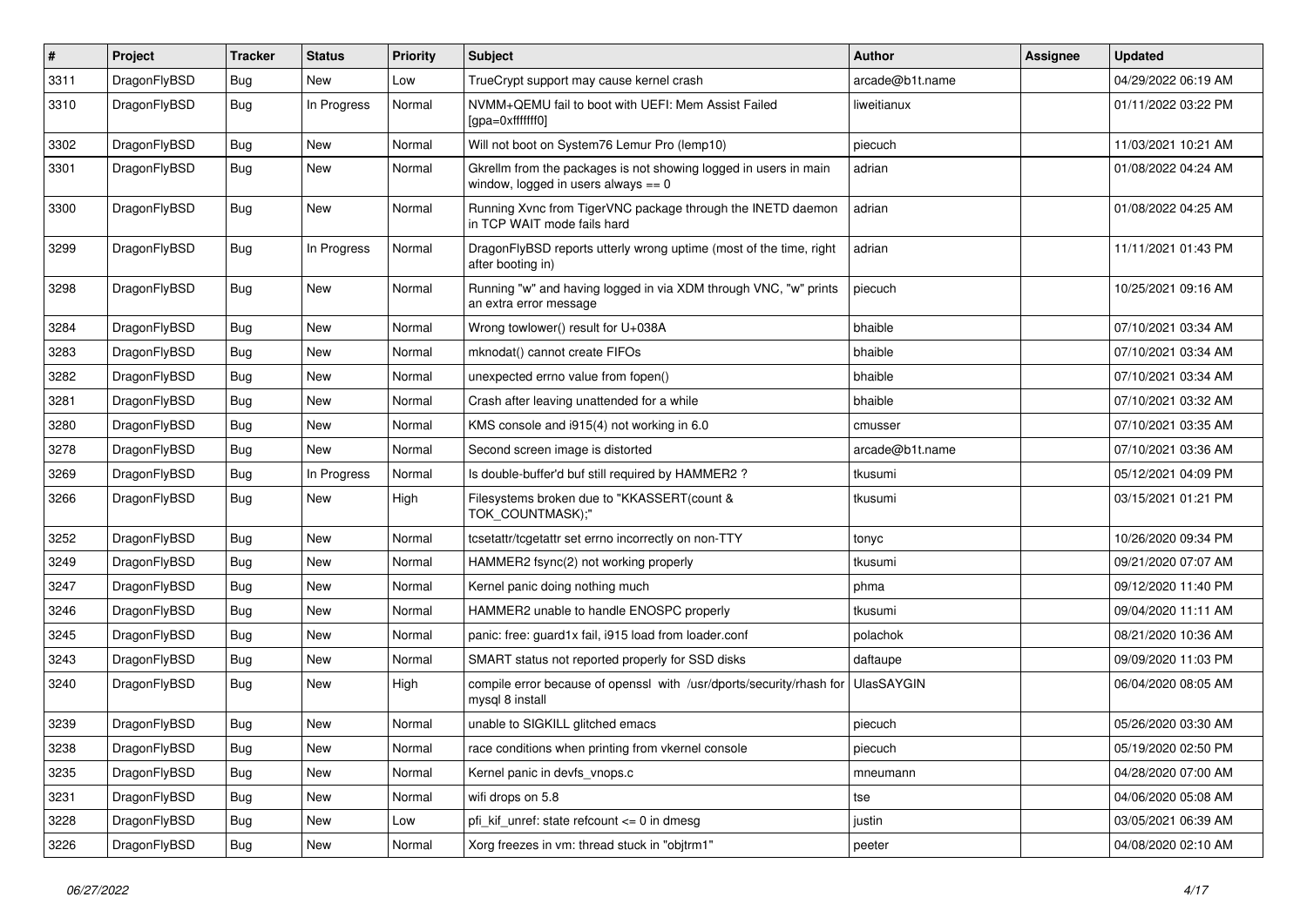| $\pmb{\#}$ | Project      | <b>Tracker</b> | <b>Status</b> | <b>Priority</b> | Subject                                                                                                                                                     | <b>Author</b>     | Assignee | <b>Updated</b>      |
|------------|--------------|----------------|---------------|-----------------|-------------------------------------------------------------------------------------------------------------------------------------------------------------|-------------------|----------|---------------------|
| 3225       | DragonFlyBSD | Bug            | New           | Normal          | nfsd freeze when using gemu                                                                                                                                 | tse               |          | 03/17/2020 11:52 AM |
| 3224       | DragonFlyBSD | Bug            | <b>New</b>    | Normal          | Kernel panic when trying to ping6                                                                                                                           | zhtw              |          | 03/08/2020 08:55 AM |
| 3222       | DragonFlyBSD | Bug            | New           | Normal          | gcc - undefined reference to '__atomic_load' (missing libatomic?)                                                                                           | mneumann          |          | 02/08/2020 02:45 AM |
| 3219       | DragonFlyBSD | Bug            | <b>New</b>    | Normal          | x11/xorg port can not be build                                                                                                                              | <b>UlasSAYGIN</b> |          | 03/31/2020 08:57 AM |
| 3218       | DragonFlyBSD | Bug            | <b>New</b>    | Normal          | Kernel panics are not sent to comconsole when booted over EFI                                                                                               | mqudsi            |          | 12/02/2019 08:52 PM |
| 3217       | DragonFlyBSD | Bug            | New           | Normal          | rescue tools: make install fails if rescue folder doesn't exist                                                                                             | dfbsd             |          | 11/27/2019 08:16 PM |
| 3215       | DragonFlyBSD | Bug            | <b>New</b>    | Normal          | Hang in tcdrain(3) after write(3)                                                                                                                           | noloader          |          | 11/25/2019 03:08 PM |
| 3209       | DragonFlyBSD | Bug            | <b>New</b>    | Normal          | svc has some minor bugs                                                                                                                                     | arcade@b1t.name   |          | 10/24/2019 09:08 AM |
| 3208       | DragonFlyBSD | Bug            | <b>New</b>    | Normal          | Crash related to nfsd                                                                                                                                       | tse               |          | 06/11/2020 05:52 AM |
| 3199       | DragonFlyBSD | Bug            | <b>New</b>    | Normal          | PFS label not found panic                                                                                                                                   | tse               |          | 08/21/2019 03:51 AM |
| 3197       | DragonFlyBSD | Bug            | <b>New</b>    | Normal          | DragonFly upgrades                                                                                                                                          | tse               |          | 04/18/2020 04:18 PM |
| 3196       | DragonFlyBSD | Bug            | <b>New</b>    | Normal          | test issue after redmine upgrade (2)                                                                                                                        | tuxillo           |          | 07/05/2019 04:33 AM |
| 3194       | DragonFlyBSD | Bug            | New           | High            | Hammer kernel crash on mirror-stream of PFS after upgrade<br>(assertion "cursor->flags &<br>HAMMER_CURSOR_ITERATE_CHECK" failed in<br>hammer btree iterate) | Anonymous         |          | 06/29/2019 01:32 PM |
| 3189       | DragonFlyBSD | Bug            | <b>New</b>    | Normal          | Allow DragonFly Mail Agent to accept an alternate config via<br>command line switch                                                                         | iang              |          | 08/16/2021 12:42 AM |
| 3184       | DragonFlyBSD | <b>Bug</b>     | <b>New</b>    | Normal          | tsleep(9) return value when PCATCH specified                                                                                                                | tkusumi           |          | 04/03/2019 06:49 AM |
| 3170       | DragonFlyBSD | Bug            | <b>New</b>    | Normal          | repeatable nfsd crash                                                                                                                                       | tse               |          | 06/11/2020 05:52 AM |
| 3165       | DragonFlyBSD | Bug            | <b>New</b>    | Normal          | Looping at boot time                                                                                                                                        | gop               |          | 12/28/2018 01:04 PM |
| 3157       | DragonFlyBSD | Bug            | New           | Normal          | TP-Link UE300 not working in 5.2-RELEASE                                                                                                                    | tuxillo           |          | 11/15/2018 02:08 PM |
| 3152       | DragonFlyBSD | Bug            | Feedback      | Normal          | Console's size in ttyv0 and single user mode is sticking to 80x25,<br>while ttyv1 can make use of the whole screen                                          | overtime          |          | 02/24/2019 01:08 AM |
| 3143       | DragonFlyBSD | Bug            | <b>New</b>    | Normal          | assertion "0" failed in hammer2_inode_xop_chain_sync                                                                                                        | cbin              |          | 07/18/2018 12:50 PM |
| 3141       | DragonFlyBSD | Bug            | <b>New</b>    | Normal          | dhclient blocks boot process                                                                                                                                | rowo              |          | 12/16/2018 11:01 AM |
| 3139       | DragonFlyBSD | Bug            | New           | Normal          | USB Mouse Does Not Work in DragonflyBSD guest on VirtualBox                                                                                                 | chiguy1256        |          | 06/24/2018 10:14 PM |
| 3134       | DragonFlyBSD | Bug            | <b>New</b>    | Normal          | RFC 3021 (/31 networks) appear to be unsupported                                                                                                            | jailbird          |          | 05/16/2018 11:03 PM |
| 3132       | DragonFlyBSD | Bug            | New           | Low             | unifdef mined                                                                                                                                               | bcallah           |          | 04/26/2018 08:34 PM |
| 3129       | DragonFlyBSD | Bug            | New           | High            | Kernel panic with 5.2.0 on A2SDi-4C-HLN4F                                                                                                                   | stateless         |          | 04/24/2018 12:50 AM |
| 3124       | DragonFlyBSD | Bug            | New           | High            | DragonFlyBSD 5.0.2 with Hammer2 with UEFI install doesn't boot                                                                                              | wiesl             |          | 06/18/2019 05:07 AM |
| 3120       | DragonFlyBSD | <b>Bug</b>     | New           | Normal          | Intel AC 8260 firmware does not load                                                                                                                        | Vintodrimmer      |          | 08/28/2018 03:30 AM |
| 3117       | DragonFlyBSD | Bug            | New           | Normal          | Problem with colours if "intel" video-driver used                                                                                                           | dpostolov         |          | 01/07/2018 11:35 PM |
| 3116       | DragonFlyBSD | <b>Bug</b>     | New           | Normal          | da0 detects on very big volume if to _remove_ usb install stick and<br>reboot on Intel NUC5PPYH                                                             | dpostolov         |          | 01/07/2018 09:40 PM |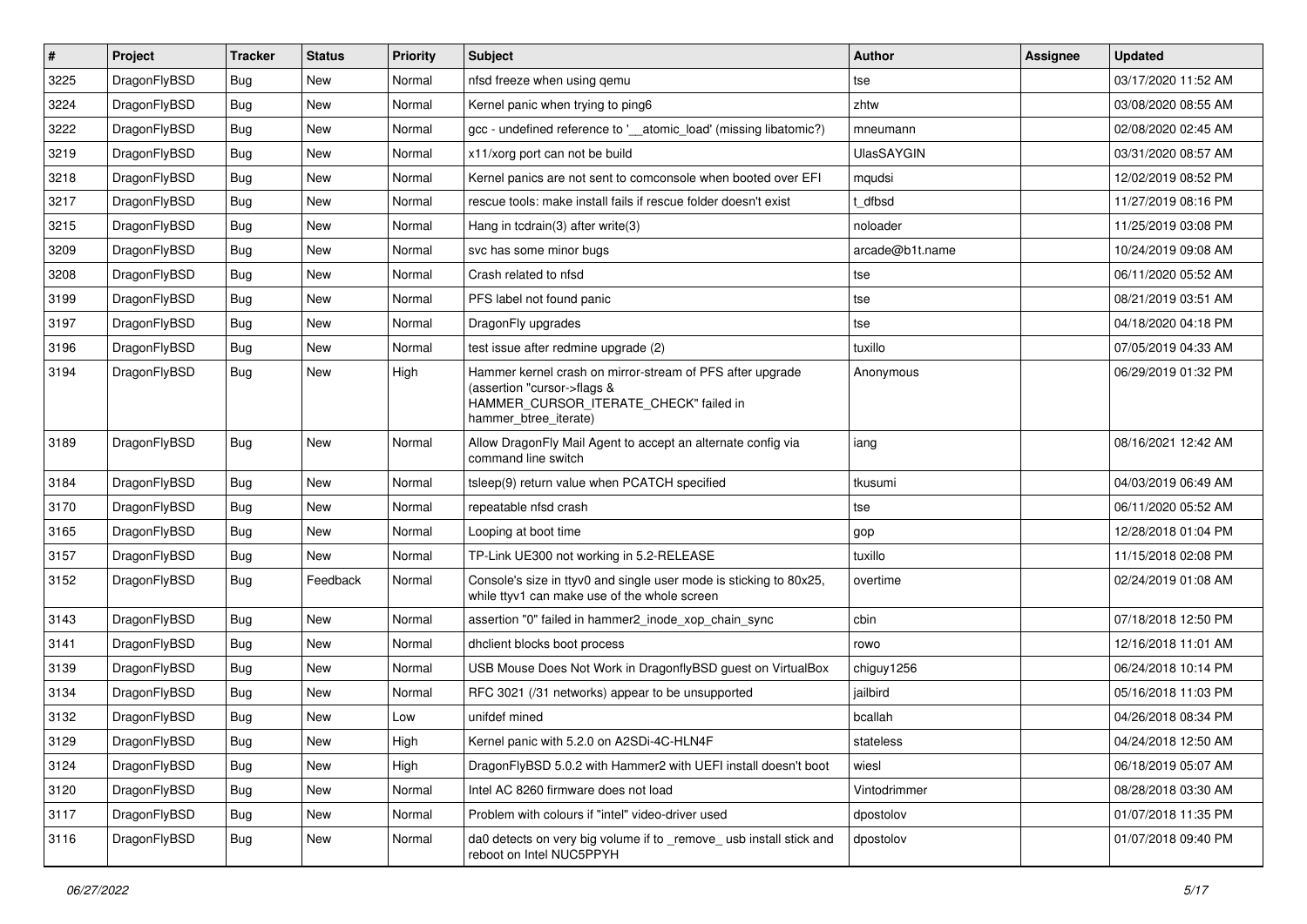| $\vert$ # | Project      | <b>Tracker</b> | <b>Status</b> | <b>Priority</b> | <b>Subject</b>                                                                                          | <b>Author</b>          | <b>Assignee</b> | <b>Updated</b>      |
|-----------|--------------|----------------|---------------|-----------------|---------------------------------------------------------------------------------------------------------|------------------------|-----------------|---------------------|
| 3113      | DragonFlyBSD | <b>Bug</b>     | In Progress   | Urgent          | Booting vKernel fails due being out of swap space                                                       | tcullen                |                 | 05/11/2021 04:14 AM |
| 3111      | DragonFlyBSD | Bug            | In Progress   | High            | Mouse lags every second heavily under X11                                                               | mneumann               |                 | 12/12/2017 09:46 PM |
| 3110      | DragonFlyBSD | <b>Bug</b>     | <b>New</b>    | Normal          | crash with ipfw3 under load                                                                             | bnegre82               |                 | 12/09/2017 06:22 AM |
| 3107      | DragonFlyBSD | Bug            | <b>New</b>    | Low             | ACPI interrupt storm when loading i915 on Lenovo T460                                                   | oyvinht                |                 | 07/15/2020 07:01 AM |
| 3101      | DragonFlyBSD | <b>Bug</b>     | <b>New</b>    | Low             | PFI CGI install not working in dragonflybsd 5.0.1 USB install                                           | bnegre82               |                 | 05/11/2021 04:14 AM |
| 3076      | DragonFlyBSD | <b>Bug</b>     | New           | Normal          | sys/dev/netif/ig hal/e1000 ich8lan.c:1594: sanity checking mixup?                                       | dcb                    |                 | 10/11/2017 01:58 AM |
| 3052      | DragonFlyBSD | Bug            | <b>New</b>    | Normal          | panic DragonFly v4.8.1-RELEASE by mounting a malformed NTFS<br>image [64.000]                           | open.source@ribose.com |                 | 08/14/2017 03:22 AM |
| 3051      | DragonFlyBSD | Bug            | <b>New</b>    | Normal          | panic DragonFly v4.8.1-RELEASE by mounting a malformed NTFS<br>image [12.000]                           | open.source@ribose.com |                 | 08/14/2017 03:20 AM |
| 3049      | DragonFlyBSD | <b>Bug</b>     | New           | Normal          | panic DragonFly v4.8.1-RELEASE by mounting a malformed<br>msdosfs image [12.128]                        | open.source@ribose.com |                 | 08/14/2017 02:53 AM |
| 3047      | DragonFlyBSD | <b>Bug</b>     | <b>New</b>    | Normal          | HAMMER critical write error                                                                             | samuel                 |                 | 06/19/2019 09:50 AM |
| 3036      | DragonFlyBSD | <b>Bug</b>     | <b>New</b>    | Normal          | panic in icmp redirect start() ASSERT IN NETISR(0)                                                      | tautolog               |                 | 05/11/2017 07:27 PM |
| 3035      | DragonFlyBSD | Bug            | <b>New</b>    | Normal          | panic: assertion "cpu >= 0 && cpu < ncpus" failed in netisr_cpuport<br>at /usr/src/sys/net/netisr2.h:87 | masu                   |                 | 05/11/2017 01:24 AM |
| 3029      | DragonFlyBSD | <b>Bug</b>     | <b>New</b>    | Normal          | Running DflyBSD 4.8 on FreeBSD bhyve as a guest                                                         | iron                   |                 | 05/13/2022 04:33 AM |
| 3025      | DragonFlyBSD | Bug            | <b>New</b>    | Normal          | sys/dev/powermng/powernow/powernow.c:284: bad comparison?                                               | dcb                    |                 | 09/23/2017 07:45 AM |
| 3024      | DragonFlyBSD | <b>Bug</b>     | <b>New</b>    | Low             | sys/dev/netif/wi/if wi.c:1090]: (style) Redundant condition                                             | dcb                    |                 | 04/11/2017 11:56 AM |
| 3022      | DragonFlyBSD | Bug            | <b>New</b>    | Normal          | sys/dev/netif/ath/ath/if ath.c:2142: strange bitmask?                                                   | dcb                    |                 | 04/11/2017 11:49 AM |
| 3021      | DragonFlyBSD | Bug            | In Progress   | Normal          | sys/dev/drm/i915/i915_gem_stolen.c:115]: (error) Signed integer<br>overflow for expression '65535<<20'  | dcb                    |                 | 04/11/2017 12:46 PM |
| 3018      | DragonFlyBSD | Bug            | New           | Normal          | sys/bus/u4b/wlan/if_run.c:5464]: (style) Redundant condition                                            | dcb                    |                 | 04/11/2017 11:26 AM |
| 3011      | DragonFlyBSD | <b>Bug</b>     | In Progress   | Normal          | dragonfly/sys/dev/netif/re/re.c: suspicious code?                                                       | dcb                    |                 | 07/29/2017 01:26 AM |
| 3006      | DragonFlyBSD | Bug            | New           | Normal          | boot0cfg: panic in kern_udev.c in function _udev_dict_set_cstr when<br>installing in VirtualBox         | MichiGreat             |                 | 04/01/2017 02:22 PM |
| 2994      | DragonFlyBSD | <b>Bug</b>     | <b>New</b>    | Normal          | Intermittent boot hangs after git: hammer - HAMMER Version 7                                            | davshao                |                 | 03/30/2017 02:06 PM |
| 2972      | DragonFlyBSD | <b>Bug</b>     | <b>New</b>    | Normal          | ipfw3 "deny to me" does not work correctly                                                              | mneumann               |                 | 12/27/2016 12:11 PM |
| 2970      | DragonFlyBSD | <b>Bug</b>     | <b>New</b>    | Normal          | kernel 4.7: "Is -I" causes panic on UDF filesystem: "bgetvp -<br>overlapping buffer"                    | peeter                 |                 | 12/21/2016 02:46 AM |
| 2958      | DragonFlyBSD | <b>Bug</b>     | Feedback      | Normal          | Hammer FS dies during pruning after massive write load                                                  | neilb                  |                 | 10/11/2016 04:20 AM |
| 2957      | DragonFlyBSD | <b>Bug</b>     | Feedback      | Normal          | swapoff-a followed by swapon-a doesn't give your swap back                                              | neilb                  |                 | 10/09/2016 04:17 AM |
| 2936      | DragonFlyBSD | <b>Bug</b>     | New           | Normal          | loader.efi crashes while loading kernel                                                                 | spaceille              |                 | 08/20/2016 06:17 AM |
| 2931      | DragonFlyBSD | <b>Bug</b>     | New           | Low             | 'gdb' of 'vkernel' unable to print backtrace                                                            | tofergus               |                 | 07/26/2016 01:51 PM |
| 2930      | DragonFlyBSD | <b>Bug</b>     | New           | High            | 'objcache' causes panic during 'nfs_readdir'                                                            | tofergus               |                 | 07/26/2016 01:09 PM |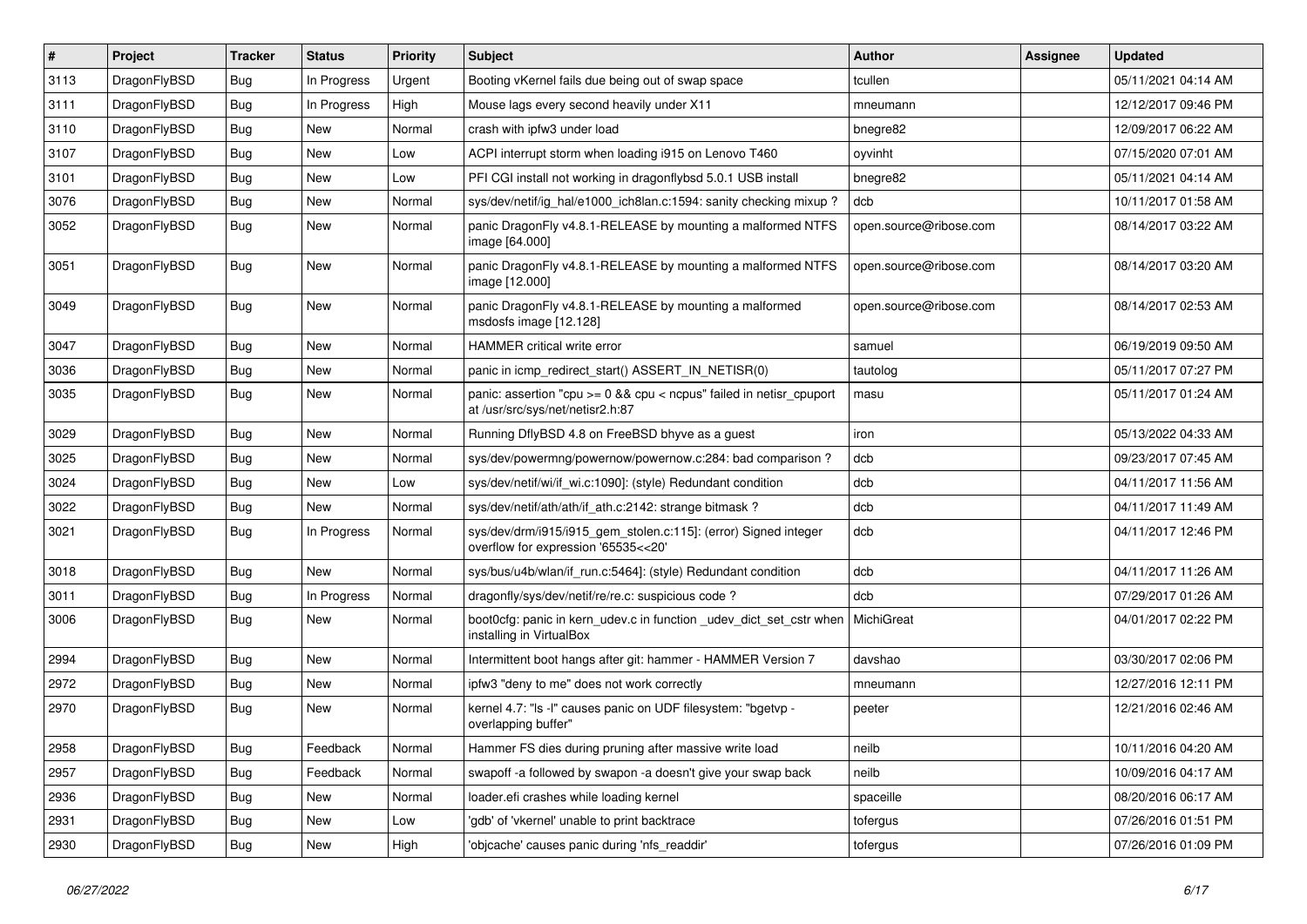| $\pmb{\#}$ | Project      | <b>Tracker</b> | <b>Status</b> | <b>Priority</b> | <b>Subject</b>                                                                                                       | Author           | Assignee | <b>Updated</b>      |
|------------|--------------|----------------|---------------|-----------------|----------------------------------------------------------------------------------------------------------------------|------------------|----------|---------------------|
| 2924       | DragonFlyBSD | Bug            | New           | Normal          | cat -v fails to tag characters in extended table with M- prefix with<br>some locales                                 | sevan            |          | 07/11/2016 07:18 AM |
| 2917       | DragonFlyBSD | <b>Bug</b>     | <b>New</b>    | Normal          | da8: reading primary partition table: error accessing offset<br>000000000000 for 512                                 | liweitianux      |          | 05/11/2021 08:43 PM |
| 2915       | DragonFlyBSD | <b>Bug</b>     | <b>New</b>    | High            | Hammer mirror-copy problem                                                                                           | t dfbsd          |          | 08/25/2016 05:28 AM |
| 2898       | DragonFlyBSD | <b>Bug</b>     | New           | Normal          | <b>HAMMER</b> panic                                                                                                  | pavalos          |          | 11/03/2018 07:05 AM |
| 2892       | DragonFlyBSD | Bug            | New           | Normal          | swap_pager:indefinite wait bufferf error                                                                             | lhmwzy           |          | 02/21/2016 10:32 PM |
| 2891       | DragonFlyBSD | <b>Bug</b>     | New           | Normal          | Kernel panic in IEEE802.11 related code                                                                              | shamaz           |          | 05/29/2016 05:49 PM |
| 2890       | DragonFlyBSD | Bug            | New           | Normal          | not able to boot usb installer on Toshiba Chromebook 2                                                               | johnnywhishbone  |          | 02/22/2016 03:42 AM |
| 2887       | DragonFlyBSD | Bug            | New           | Low             | Missing extattr_namespace_to_string and<br>extattr_string_to_namespace functions                                     | rubenk           |          | 02/06/2016 05:09 AM |
| 2886       | DragonFlyBSD | <b>Bug</b>     | New           | Normal          | dragonfly mail agent: sending a testmail causes high system load                                                     | worf             |          | 02/05/2016 05:53 AM |
| 2882       | DragonFlyBSD | <b>Bug</b>     | <b>New</b>    | Low             | bridge sends packets from individual interfaces                                                                      | arcade@b1t.name  |          | 01/09/2016 12:43 PM |
| 2881       | DragonFlyBSD | <b>Bug</b>     | New           | Normal          | Pulseaudio hangs/resets system when starting X11                                                                     | mneumann         |          | 01/09/2016 03:08 AM |
| 2878       | DragonFlyBSD | Bug            | New           | Low             | [fix] CCVER problem when using clang and cpu extensions<br>(intrinsics)                                              | arcade@b1t.name  |          | 06/24/2016 04:25 AM |
| 2877       | DragonFlyBSD | Bug            | New           | Low             | sed fails when working with UTF-8 locale and non-UTF symbols                                                         | arcade@b1t.name  |          | 12/30/2015 11:20 AM |
| 2874       | DragonFlyBSD | Bug            | New           | Normal          | make world DESTDIR=/emptydir fails                                                                                   | pascii           |          | 12/25/2015 07:04 AM |
| 2863       | DragonFlyBSD | Bug            | New           | Normal          | HAMMER synch tid is zero                                                                                             | shamaz           |          | 12/12/2015 11:24 PM |
| 2859       | DragonFlyBSD | <b>Bug</b>     | New           | Low             | Installer configuration menu always highlights "Select timezone", no<br>matter which step was last completed.        | cgag             |          | 12/02/2015 01:54 PM |
| 2858       | DragonFlyBSD | Bug            | New           | Low             | Installer "Local or UTC" question should have "No" selected by<br>default.                                           | cgag             |          | 12/02/2015 01:18 PM |
| 2857       | DragonFlyBSD | <b>Bug</b>     | New           | Normal          | hammer stalls via bitcoin-gt                                                                                         | tkusumi          |          | 11/30/2015 06:52 AM |
| 2852       | DragonFlyBSD | Bug            | New           | Normal          | Hammer File System - hangs on undo during system boot / mount -<br>will not recover on DragonFlyBSD newer than 3.6.0 | abale            |          | 05/11/2021 04:07 AM |
| 2840       | DragonFlyBSD | <b>Bug</b>     | New           | Normal          | wrong voltage is reported                                                                                            | yellowrabbit2010 |          | 09/11/2015 06:09 PM |
| 2835       | DragonFlyBSD | <b>Bug</b>     | New           | Normal          | /usr/include/c++/5.0/bits/c++locale.h likes<br>POSIX_C_SOURCE>=200809                                                | davshao          |          | 11/18/2015 03:40 AM |
| 2820       | DragonFlyBSD | <b>Bug</b>     | New           | Normal          | TP-Link USB Wi-Fi adapter cannot be reattached to the system                                                         | shamaz           |          | 05/22/2015 09:45 PM |
| 2816       | DragonFlyBSD | <b>Bug</b>     | New           | Normal          | A multitasking process being debugged can get stuck                                                                  | phma             |          | 05/19/2015 03:57 AM |
| 2812       | DragonFlyBSD | <b>Bug</b>     | New           | Normal          | Panic on Intel DE3815TYKHE                                                                                           | tmorp            |          | 05/14/2015 03:14 PM |
| 2809       | DragonFlyBSD | <b>Bug</b>     | <b>New</b>    | Normal          | hammer mirror-stream                                                                                                 | masu             |          | 04/10/2015 12:33 AM |
| 2808       | DragonFlyBSD | Bug            | New           | Normal          | X freeze by switching between X and VT - results in black screen                                                     | lukesky333       |          | 05/11/2021 03:55 AM |
| 2806       | DragonFlyBSD | Bug            | New           | Normal          | failed to configure a link-local address on ath $0$ (errno = 22)                                                     | Chingyuan        |          | 05/25/2021 01:00 AM |
| 2803       | DragonFlyBSD | Bug            | New           | Normal          | HAMMER: Warning: UNDO area too small!                                                                                | ftigeot          |          | 03/11/2015 03:42 PM |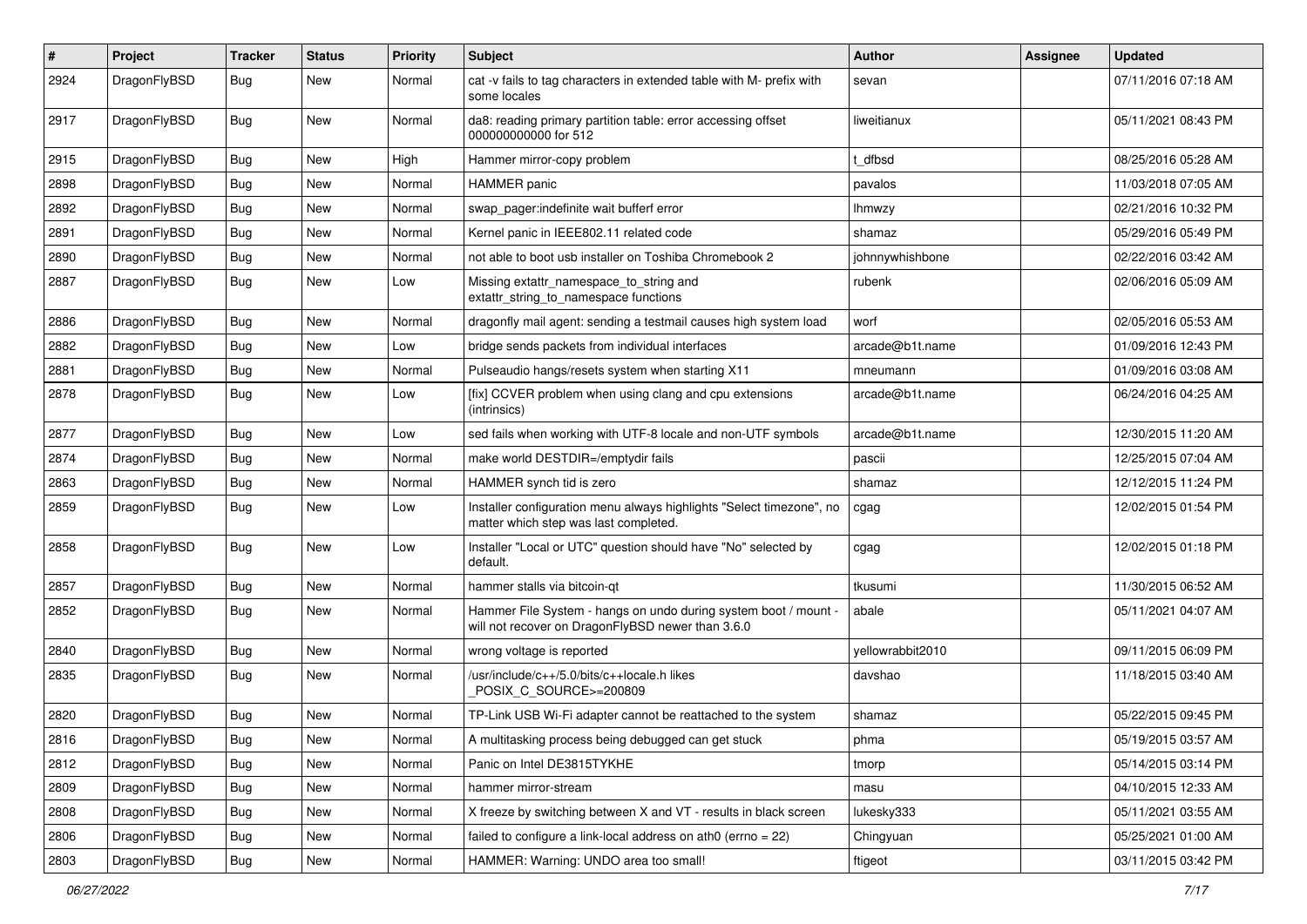| $\#$ | Project      | <b>Tracker</b> | <b>Status</b> | <b>Priority</b> | Subject                                                                                                   | <b>Author</b>    | Assignee | <b>Updated</b>      |
|------|--------------|----------------|---------------|-----------------|-----------------------------------------------------------------------------------------------------------|------------------|----------|---------------------|
| 2802 | DragonFlyBSD | <b>Bug</b>     | <b>New</b>    | Normal          | USB Wifi urtwn0 crash from cd boot                                                                        | opvalues         |          | 03/10/2015 01:07 AM |
| 2799 | DragonFlyBSD | <b>Bug</b>     | New           | Normal          | Fatal trap 12 caused by moused(8) -p /dev/cual0                                                           | opvalues         |          | 03/04/2015 11:01 PM |
| 2797 | DragonFlyBSD | <b>Bug</b>     | In Progress   | Low             | vkernels with & without machdep.pmap_mmu_optimize                                                         | yellowrabbit2010 |          | 11/27/2021 08:06 AM |
| 2788 | DragonFlyBSD | <b>Bug</b>     | New           | Normal          | ioctl GSLICEINFO: Not working for vnode slice                                                             | mneumann         |          | 02/12/2015 07:49 AM |
| 2738 | DragonFlyBSD | <b>Bug</b>     | New           | Normal          | Hammer: Strange behavior when trying to recover old version of<br>moved file                              | roland           |          | 11/20/2014 08:02 AM |
| 2736 | DragonFlyBSD | <b>Bug</b>     | <b>New</b>    | High            | kernel panics on acpi_timer_probe function                                                                | cnb              |          | 05/11/2021 03:55 AM |
| 2735 | DragonFlyBSD | <b>Bug</b>     | New           | Urgent          | iwn panics SYSSASSERT                                                                                     | cnb              |          | 05/11/2021 03:55 AM |
| 2731 | DragonFlyBSD | Bug            | In Progress   | Normal          | Screen full of random colors when starting Xorg with Intel Haswell<br>HD Graphics P4600                   | jkatzmaier       |          | 11/12/2014 04:08 PM |
| 2712 | DragonFlyBSD | Bug            | New           | Normal          | connect(2) returns EINVAL when retrying after ECONNREFUSED                                                | jorisgio         |          | 08/14/2014 05:31 PM |
| 2708 | DragonFlyBSD | Bug            | New           | Normal          | unable to send TCP nor UDP on age(4) interface                                                            | dermiste         |          | 05/11/2021 03:54 AM |
| 2688 | DragonFlyBSD | <b>Bug</b>     | New           | Normal          | 67613368bdda7 Fix wrong checks for U4B presence Asrock Z77M<br>difficulty detecting USB keyboard          | davshao          |          | 06/28/2014 07:08 PM |
| 2687 | DragonFlyBSD | <b>Bug</b>     | <b>New</b>    | Normal          | natacontrol software RAID in installer                                                                    | csmelosky        |          | 06/22/2014 12:03 PM |
| 2680 | DragonFlyBSD | Bug            | New           | Low             | boot0cfg update makes box unbootable                                                                      | herrgard         |          | 06/10/2014 06:02 AM |
| 2675 | DragonFlyBSD | <b>Bug</b>     | New           | Low             | Ultimate N WiFi Link 5300 get iwn_intr: fatal firmware error on 5GHz                                      | revuwa           |          | 05/11/2021 04:07 AM |
| 2674 | DragonFlyBSD | <b>Bug</b>     | New           | Normal          | <b>GPT Support</b>                                                                                        | ftigeot          |          | 12/28/2015 02:54 PM |
| 2657 | DragonFlyBSD | <b>Bug</b>     | New           | High            | Needs acl to migrate our servers                                                                          | ferney           |          | 03/31/2014 11:37 AM |
| 2652 | DragonFlyBSD | Bug            | New           | Normal          | 189a0ff3761b47  ix: Implement MSI-X support locks up Lenovo<br>S10 Intel Atom n270                        | davshao          |          | 05/14/2014 01:55 AM |
| 2647 | DragonFlyBSD | Bug            | New           | Normal          | HAMMER panic on 3.6.0                                                                                     | tuxillo          |          | 05/11/2021 03:54 AM |
| 2645 | DragonFlyBSD | <b>Bug</b>     | <b>New</b>    | Normal          | panic with dsched fq and ioprio                                                                           | jyoung15         |          | 02/20/2014 07:29 AM |
| 2644 | DragonFlyBSD | Bug            | Feedback      | Normal          | 3.6.0-REL trap 9 on boot                                                                                  | memmerto         |          | 11/27/2021 08:08 AM |
| 2641 | DragonFlyBSD | Bug            | New           | Normal          | Panic when loading natapci as module                                                                      | tuxillo          |          | 05/11/2021 03:54 AM |
| 2638 | DragonFlyBSD | <b>Bug</b>     | Feedback      | High            | Fix machdep.pmap_mmu_optimize                                                                             | tuxillo          |          | 05/11/2021 04:07 AM |
| 2636 | DragonFlyBSD | Bug            | Feedback      | Low             | Add -x flag to iostat (a la solaris)                                                                      | tuxillo          |          | 05/11/2021 04:07 AM |
| 2631 | DragonFlyBSD | Bug            | In Progress   | Low             | Verify library versioning current with full package build and switch it<br>on (after publishing packages) | tuxillo          |          | 05/11/2021 04:06 AM |
| 2630 | DragonFlyBSD | Bug            | New           | Normal          | Bring in latest iconv fixes from FreeBSD10 as well as csmapper<br>updates                                 | tuxillo          |          | 05/11/2021 03:54 AM |
| 2629 | DragonFlyBSD | Bug            | New           | Normal          | Replace gcc44 with llvm34, clang34, and libc++                                                            | tuxillo          |          | 06/02/2014 02:30 PM |
| 2626 | DragonFlyBSD | <b>Bug</b>     | New           | Normal          | iwn driver drops with error: "firmware error 'iwn_intr: fatal firmware<br>error""                         | rodyaj           |          | 01/09/2014 05:50 AM |
| 2622 | DragonFlyBSD | <b>Bug</b>     | New           | Normal          | VAIO FIT15E fn keys support                                                                               | nonsolosoft      |          | 12/31/2013 01:31 AM |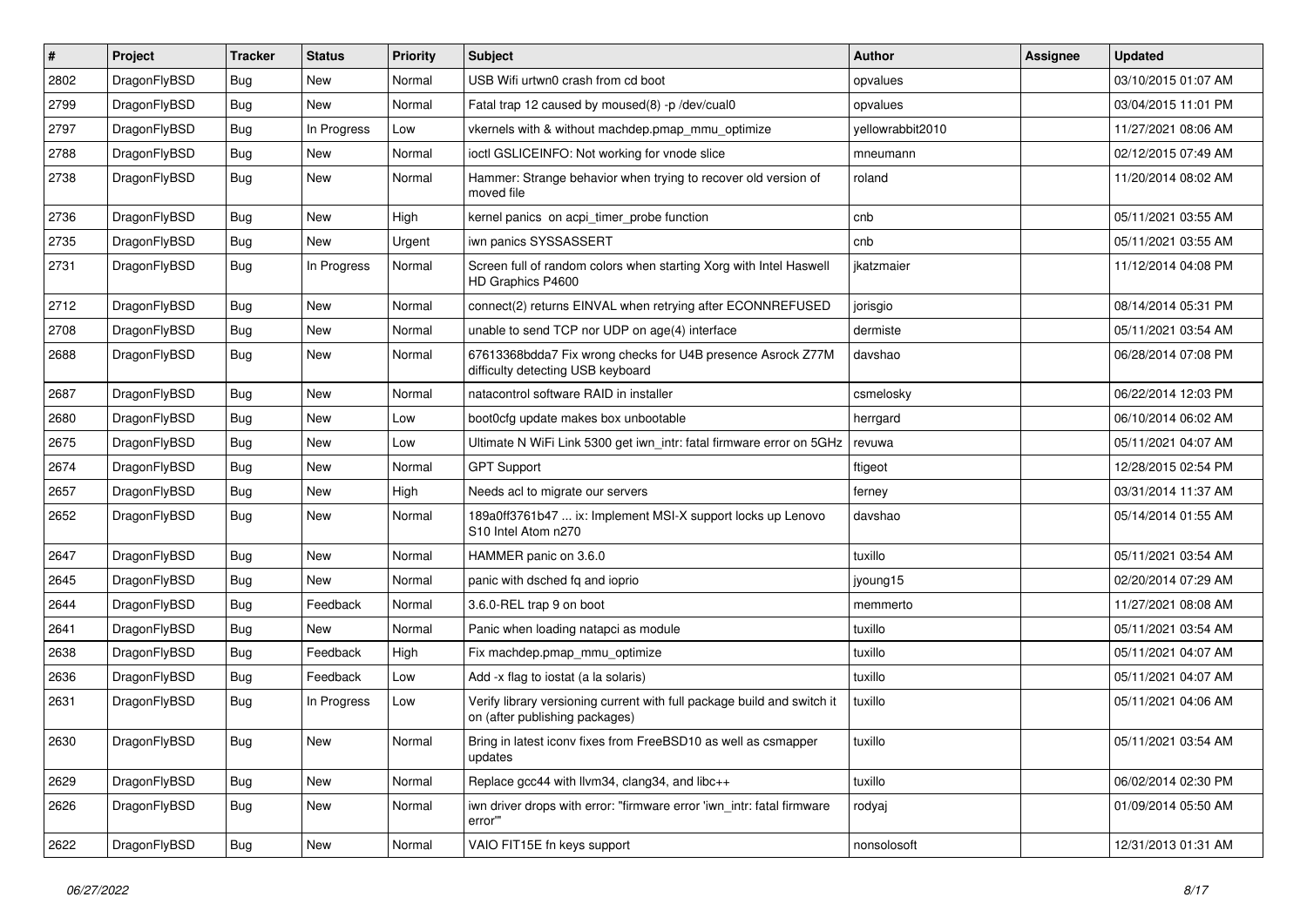| ∦    | Project      | <b>Tracker</b> | <b>Status</b> | <b>Priority</b> | <b>Subject</b>                                                                                                               | Author            | Assignee | <b>Updated</b>      |
|------|--------------|----------------|---------------|-----------------|------------------------------------------------------------------------------------------------------------------------------|-------------------|----------|---------------------|
| 2621 | DragonFlyBSD | Bug            | <b>New</b>    | Normal          | core dump using cdrom                                                                                                        | nonsolosoft       |          | 12/27/2013 12:43 AM |
| 2620 | DragonFlyBSD | <b>Bug</b>     | <b>New</b>    | Normal          | moused problem                                                                                                               | FilippoMo         |          | 12/20/2013 10:32 AM |
| 2619 | DragonFlyBSD | <b>Bug</b>     | <b>New</b>    | Normal          | DragonFly 3.6 can't be installed on a 6TB volume                                                                             | ftigeot           |          | 02/23/2014 11:55 PM |
| 2618 | DragonFlyBSD | Bug            | <b>New</b>    | Normal          | mouse problem on RELEASE-3_6_0                                                                                               | FilippoMo         |          | 12/20/2013 03:26 AM |
| 2617 | DragonFlyBSD | <b>Bug</b>     | Feedback      | Normal          | Possible issue with wireless mouse on 3.6 release                                                                            | FilippoMo         |          | 01/14/2015 03:42 PM |
| 2611 | DragonFlyBSD | <b>Bug</b>     | <b>New</b>    | Normal          | Change in IP address results in network not working                                                                          | phma              |          | 12/05/2013 07:55 PM |
| 2609 | DragonFlyBSD | Bug            | <b>New</b>    | Normal          | master: panic: assertion<br>"LWKT_TOKEN_HELD_ANY(vm_object_token(object))" failed in<br>swp pager lookup                     | thomas.nikolajsen |          | 11/28/2013 11:36 AM |
| 2604 | DragonFlyBSD | Bug            | <b>New</b>    | Normal          | dell laptop does not boot with LATEST                                                                                        | isenmann          |          | 11/20/2013 02:07 AM |
| 2598 | DragonFlyBSD | <b>Bug</b>     | <b>New</b>    | Normal          | i386 via USB Booting                                                                                                         | mbzadegan         |          | 10/21/2013 02:28 AM |
| 2595 | DragonFlyBSD | Bug            | <b>New</b>    | Normal          | Dragon Fly 3.4.3 crashes on SUN Blade X6250 with Qlogic ISP 2432<br>FC card                                                  | Turvamies         |          | 10/07/2013 11:53 AM |
| 2587 | DragonFlyBSD | <b>Bug</b>     | <b>New</b>    | Normal          | SATA DVD writer not detected by DragonFly                                                                                    | srussell          |          | 09/04/2020 08:55 AM |
| 2586 | DragonFlyBSD | Bug            | <b>New</b>    | Normal          | pf: "modulate" state seems problematic                                                                                       | srussell          |          | 09/25/2013 07:36 PM |
| 2569 | DragonFlyBSD | <b>Bug</b>     | <b>New</b>    | Normal          | ctime NFS                                                                                                                    | ferney            |          | 08/11/2013 04:35 AM |
| 2568 | DragonFlyBSD | <b>Bug</b>     | <b>New</b>    | Normal          | AHCI panic                                                                                                                   | josepht           |          | 06/07/2013 05:52 PM |
| 2565 | DragonFlyBSD | <b>Bug</b>     | <b>New</b>    | Normal          | "ifconfig ix0 up" panic                                                                                                      | ltpig402a         |          | 06/03/2013 05:46 AM |
| 2557 | DragonFlyBSD | Bug            | <b>New</b>    | Normal          | stock 3.4.1 kernel halts during booting if dm and dm_target_crypt<br>are loaded and RAID controller is present               | phma              |          | 05/12/2013 10:38 PM |
| 2556 | DragonFlyBSD | Bug            | Feedback      | Normal          | DragonFly v3.5.0.81.gd3479 - Process signal weirdness                                                                        | tuxillo           |          | 12/17/2013 03:48 PM |
| 2552 | DragonFlyBSD | <b>Bug</b>     | <b>New</b>    | Low             | hammer recovery should indicate progress                                                                                     | phma              |          | 05/03/2013 12:13 AM |
| 2547 | DragonFlyBSD | Bug            | <b>New</b>    | High            | crashed while doing a dry run of pkg_rolling-replace                                                                         | phma              |          | 04/18/2013 10:40 PM |
| 2544 | DragonFlyBSD | Bug            | <b>New</b>    | Normal          | live DVD system boot (menu option 1) caused db> prompt on<br>PE1950                                                          | estrabd           |          | 05/11/2021 03:54 AM |
| 2535 | DragonFlyBSD | Bug            | <b>New</b>    | Normal          | Imap processes apparentlt blocked on disk I/O                                                                                | ftigeot           |          | 04/02/2013 09:31 AM |
| 2531 | DragonFlyBSD | Bug            | <b>New</b>    | Normal          | camcontrol fails to disable APM                                                                                              | m.lombardi85      |          | 03/23/2013 12:28 PM |
| 2529 | DragonFlyBSD | Bug            | <b>New</b>    | Low             | Sundance network adapter is not detected and attached                                                                        | kworr             |          | 03/25/2013 02:29 AM |
| 2526 | DragonFlyBSD | <b>Bug</b>     | <b>New</b>    | Normal          | hammer cleanup doesn't run on first day of DST                                                                               | pavalos           |          | 10/18/2016 05:28 PM |
| 2520 | DragonFlyBSD | <b>Bug</b>     | New           | Normal          | panic: assertion "IS_SERIALIZED((ifp->if_serializer))" failed in<br>if default serialize assert at /usr/src/sys/net/if.c:437 | ano               |          | 03/09/2013 12:14 AM |
| 2509 | DragonFlyBSD | <b>Bug</b>     | New           | Normal          | Redefinition of DIRBLKSIZ in restore(8)                                                                                      | swildner          |          | 06/04/2022 04:40 AM |
| 2499 | DragonFlyBSD | <b>Bug</b>     | In Progress   | Urgent          | DRAGONFLY_3_2 lockd not responding correctly                                                                                 | Nerzhul           |          | 01/22/2013 12:47 PM |
| 2498 | DragonFlyBSD | <b>Bug</b>     | New           | Normal          | DFBSD v3.2.2-RELEASE - LIST_FIRST(&bp->b_dep) == NULL"<br>failed in vfs_vmio_release                                         | tuxillo           |          | 05/31/2022 04:09 PM |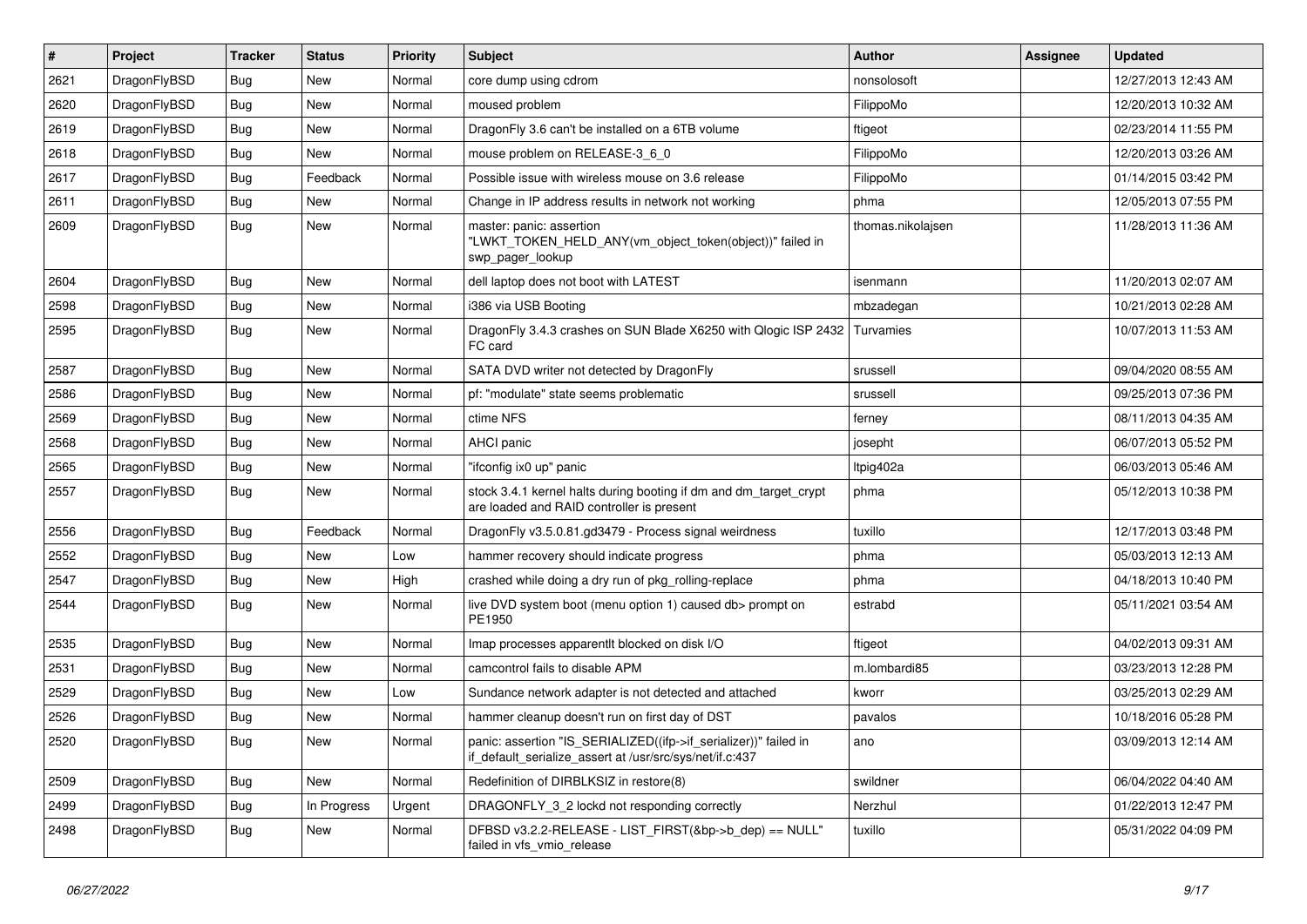| $\pmb{\#}$ | Project      | <b>Tracker</b> | <b>Status</b> | <b>Priority</b> | Subject                                                                                | Author            | Assignee | <b>Updated</b>      |
|------------|--------------|----------------|---------------|-----------------|----------------------------------------------------------------------------------------|-------------------|----------|---------------------|
| 2495       | DragonFlyBSD | Bug            | <b>New</b>    | High            | DFBSD v3.3.0.960.g553fe7 - ocnt != 0" failed in<br>prop_object_release                 | tuxillo           |          | 05/31/2022 04:08 PM |
| 2493       | DragonFlyBSD | <b>Bug</b>     | <b>New</b>    | Normal          | vidcontrol: invalid video mode name                                                    | Svarov            |          | 01/24/2013 09:55 AM |
| 2490       | DragonFlyBSD | Bug            | <b>New</b>    | Normal          | nmalloc should color addresses to avoid cache bank conflictsw                          | vsrinivas         |          | 06/10/2014 05:51 AM |
| 2489       | DragonFlyBSD | Bug            | <b>New</b>    | Normal          | nmalloc doesn't cache VA for allocations > 8KB                                         | vsrinivas         |          | 06/10/2014 05:51 AM |
| 2473       | DragonFlyBSD | Bug            | New           | Normal          | Kernel crash when trying to up the wpi0 device (Dfly<br>v3.3.0.758.g47388-DEVELOPMENT) | tomaz             |          | 02/24/2014 08:50 AM |
| 2459       | DragonFlyBSD | <b>Bug</b>     | Feedback      | Normal          | apic problems with HP Probook 4510s                                                    | thowe             |          | 11/27/2021 08:22 AM |
| 2453       | DragonFlyBSD | Bug            | <b>New</b>    | Normal          | panic: assertion "gd->gd_spinlocks == 0" failed                                        | Johannes.Hofmann  |          | 11/12/2012 12:54 PM |
| 2444       | DragonFlyBSD | <b>Bug</b>     | <b>New</b>    | Normal          | Crash during Hammer overnight cleanup                                                  | justin            |          | 11/04/2012 07:58 AM |
| 2436       | DragonFlyBSD | Bug            | <b>New</b>    | Normal          | panic: assertion "lp->lwp_qcpu == dd->cpuid" failed in<br>dfly_acquire_curproc         | thomas.nikolajsen |          | 01/23/2013 11:07 AM |
| 2434       | DragonFlyBSD | Bug            | <b>New</b>    | Normal          | BTX Halted - Boot fails on USB/GUI                                                     | lucmy             |          | 10/17/2012 08:12 PM |
| 2430       | DragonFlyBSD | <b>Bug</b>     | <b>New</b>    | Normal          | Alternate Password Hash method                                                         | robin.carey1      |          | 10/07/2012 06:28 AM |
| 2423       | DragonFlyBSD | Bug            | <b>New</b>    | Urgent          | After multiple panics/locks, hitting KKASSERT in<br>hammer_init_cursor                 | rumcic            |          | 09/18/2012 02:28 AM |
| 2421       | DragonFlyBSD | Bug            | <b>New</b>    | High            | Kernel panic: vm_fault: page 0xc0f70000 not busy!                                      | lentferj          |          | 10/03/2012 08:16 AM |
| 2414       | DragonFlyBSD | <b>Bug</b>     | In Progress   | Normal          | Lenovo S10 acpi freeze (not new)                                                       | davshao           |          | 05/11/2021 04:13 AM |
| 2412       | DragonFlyBSD | Bug            | <b>New</b>    | Normal          | wlan0 fails to get address via dhclient                                                | nonsolosoft       |          | 08/30/2012 05:55 AM |
| 2403       | DragonFlyBSD | Bug            | <b>New</b>    | Low             | newfs -E doesn't handle /dev/serno device names properly                               | ftigeot           |          | 08/17/2012 05:07 AM |
| 2396       | DragonFlyBSD | Bug            | Feedback      | High            | Latest 3.1 development version core dumps while destroying master<br><b>PFS</b>        | sgeorge           |          | 01/23/2013 04:10 PM |
| 2389       | DragonFlyBSD | Bug            | <b>New</b>    | Normal          | computer crashed while listing processes                                               | phma              |          | 06/18/2012 02:49 PM |
| 2387       | DragonFlyBSD | <b>Bug</b>     | <b>New</b>    | Normal          | hammer ignores -t during dedup                                                         | phma              |          | 06/17/2012 12:30 PM |
| 2371       | DragonFlyBSD | <b>Bug</b>     | <b>New</b>    | Normal          | Timezone problem with America/Sao_Paulo                                                | raitech           |          | 05/17/2012 01:42 PM |
| 2369       | DragonFlyBSD | Bug            | <b>New</b>    | Normal          | panic: Bad link elm 0xffffffe07edf6068 next->prev != elm                               | jaydg             |          | 08/15/2012 03:04 AM |
| 2360       | DragonFlyBSD | <b>Bug</b>     | In Progress   | Normal          | Wishlist: virtio driver import                                                         | vsrinivas         |          | 06/04/2022 04:16 AM |
| 2351       | DragonFlyBSD | Bug            | In Progress   | Normal          | DFBSD v3.1.0.579.g44ccf - Stuck during startup, random freezes                         | tuxillo           |          | 04/24/2012 08:21 AM |
| 2347       | DragonFlyBSD | Bug            | Feedback      | High            | Hammer PFSes destroy does not give back full space allocated to<br><b>PFS</b>          | sgeorge           |          | 07/19/2012 01:11 AM |
| 2345       | DragonFlyBSD | <b>Bug</b>     | In Progress   | Normal          | DFBSD v3.1.0.457.gd679f - NFS panic on diskless station                                | tuxillo           |          | 04/07/2012 05:22 PM |
| 2331       | DragonFlyBSD | <b>Bug</b>     | New           | Normal          | reading mouse mode from unopen file descriptor hangs mouse<br>driver                   | phma              |          | 03/14/2012 09:43 AM |
| 2329       | DragonFlyBSD | <b>Bug</b>     | New           | Normal          | ibm x3550 & acpi                                                                       | ano               |          | 06/03/2014 11:37 AM |
| 2324       | DragonFlyBSD | Bug            | New           | Normal          | natacotrol support > 2TB not working even after the ftigeot patch                      | zenny             |          | 03/03/2012 01:00 AM |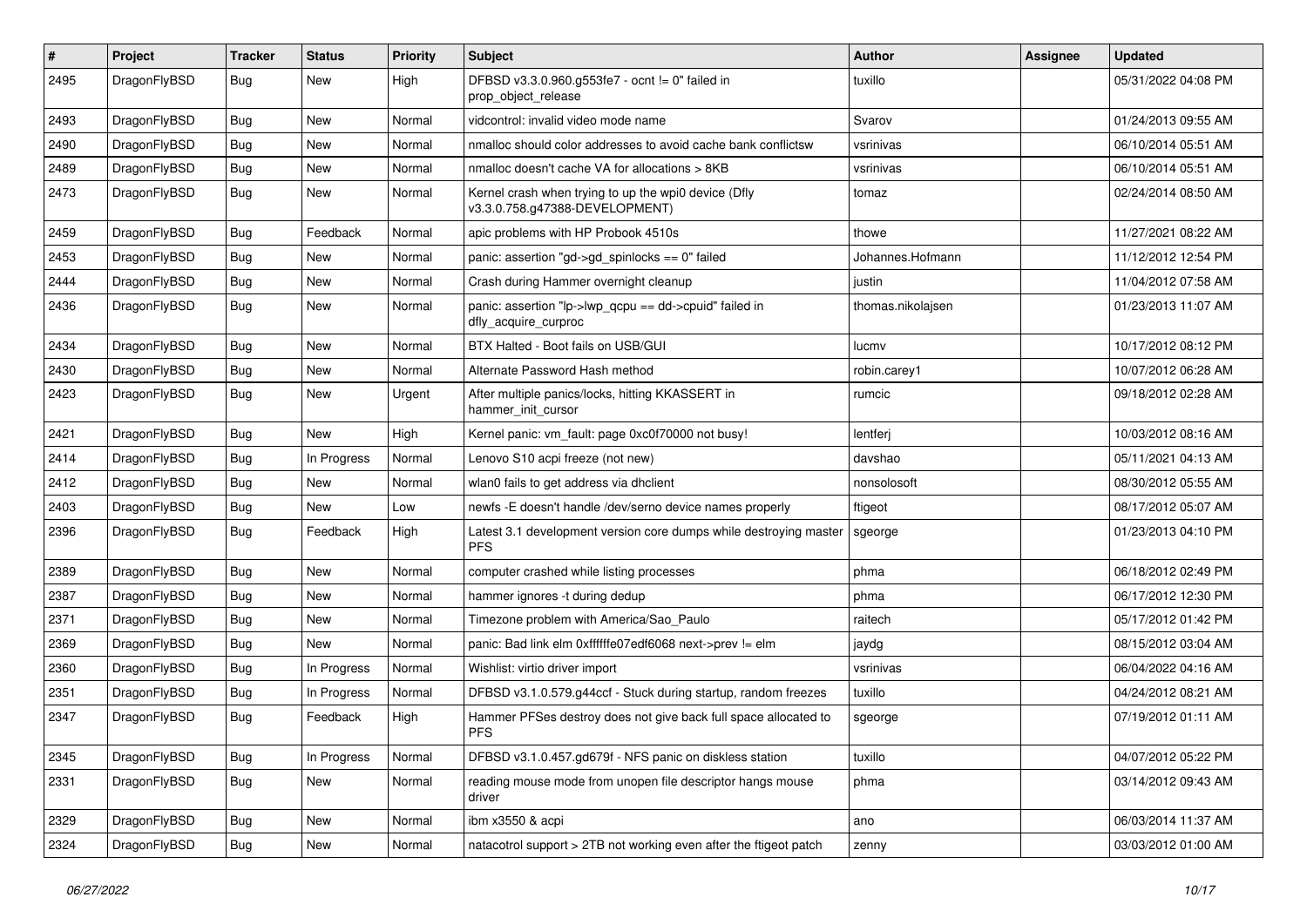| $\vert$ # | Project      | <b>Tracker</b> | <b>Status</b> | <b>Priority</b> | <b>Subject</b>                                                                                             | Author            | <b>Assignee</b> | <b>Updated</b>      |
|-----------|--------------|----------------|---------------|-----------------|------------------------------------------------------------------------------------------------------------|-------------------|-----------------|---------------------|
| 2319      | DragonFlyBSD | Bug            | New           | Normal          | crypt/passwd forward compat                                                                                | c.turner1         |                 | 02/28/2012 12:39 PM |
| 2316      | DragonFlyBSD | Bug            | New           | Normal          | Ungraceful invalid password handling for adding a new user in the<br>installer                             | rune              |                 | 04/27/2012 11:23 PM |
| 2311      | DragonFlyBSD | Bug            | <b>New</b>    | Normal          | Xorg crash having something to do with drm                                                                 | phma              |                 | 02/22/2012 09:59 AM |
| 2308      | DragonFlyBSD | <b>Bug</b>     | <b>New</b>    | Normal          | System freeze when unloading snd_hda                                                                       | jaydg             |                 | 02/19/2012 07:15 AM |
| 2306      | DragonFlyBSD | <b>Bug</b>     | New           | Normal          | a crash starts the kernel debugger in text mode, but just reboots in X                                     | phma              |                 | 02/11/2012 08:02 PM |
| 2297      | DragonFlyBSD | Bug            | <b>New</b>    | Normal          | strange NFS (client) error messages / problems                                                             | Anonymous         |                 | 02/19/2012 02:59 PM |
| 2296      | DragonFlyBSD | <b>Bug</b>     | In Progress   | High            | panic: assertion "m->wire count > 0" failed                                                                | thomas.nikolajsen |                 | 08/30/2012 06:09 AM |
| 2292      | DragonFlyBSD | Bug            | New           | Normal          | re interface with jumbo frames (mtu larger than 1500) hangs after<br>some traffic                          | Anonymous         |                 | 01/31/2012 12:11 AM |
| 2288      | DragonFlyBSD | Bug            | Feedback      | Normal          | Random IO performance loss introduced since January 1st                                                    | lentferj          |                 | 01/23/2013 04:21 PM |
| 2287      | DragonFlyBSD | <b>Bug</b>     | New           | Normal          | HAMMER(ROOT) Illegal UNDO TAIL signature at<br>300000001967c000                                            | y0n3t4n1          |                 | 11/07/2018 01:22 AM |
| 2283      | DragonFlyBSD | <b>Bug</b>     | New           | Normal          | DFBSD DragonFly v2.13.0.957.g4f459 - pmap_release: page<br>should already be gone 0xc27120bc               | tuxillo           |                 | 01/23/2012 03:03 AM |
| 2282      | DragonFlyBSD | Bug            | In Progress   | Normal          | gdb segfaults with certain corefiles                                                                       | tuxillo           |                 | 01/18/2012 04:40 PM |
| 2254      | DragonFlyBSD | Bug            | New           | Normal          | panic: assertion "ref < &td->td_toks_end" failed in lwkt_gettoken at<br>/usr/src/sys/kern/lwkt_token.c:588 | eocallaghan       |                 | 12/05/2011 10:21 PM |
| 2250      | DragonFlyBSD | Bug            | New           | Normal          | Kernel panic                                                                                               | adamk             |                 | 11/23/2018 01:10 AM |
| 2248      | DragonFlyBSD | Bug            | <b>New</b>    | Normal          | sysctl panic                                                                                               | pavalos           |                 | 11/23/2011 06:23 PM |
| 2245      | DragonFlyBSD | Bug            | New           | Normal          | panic: assertion "ref < &td->td_toks_end" failed in lwkt_gettoken at<br>/usr/src/sys/kern/lwkt token.c:588 | juanfra684        |                 | 11/22/2011 07:41 PM |
| 2224      | DragonFlyBSD | Bug            | <b>New</b>    | Normal          | v2.13.0.291.gaa7ec - Panic on fq while installing world                                                    | tuxillo           |                 | 11/18/2011 01:40 AM |
| 2210      | DragonFlyBSD | Bug            | New           | Normal          | Bugtracker cannot assign default project for new users                                                     | ahuete.devel      |                 | 11/17/2011 11:30 AM |
| 2199      | DragonFlyBSD | Bug            | <b>New</b>    | Normal          | screen segfaults if utmpx isn't present                                                                    | pavalos           |                 | 11/15/2011 10:52 PM |
| 2182      | DragonFlyBSD | <b>Bug</b>     | <b>New</b>    | Normal          | if msk PHY FIFO underrun/overflow                                                                          | nonsolosoft       |                 | 09/03/2012 06:39 AM |
| 2171      | DragonFlyBSD | <b>Bug</b>     | New           | Normal          | DFBSD v2.13.0.151.gdc8442 - panic: assertion "(*ptep &<br>$(PG_MANAGED PG_V)) == PG_V"$                    | tuxillo           |                 | 11/04/2011 05:06 PM |
| 2167      | DragonFlyBSD | Bug            | <b>New</b>    | Normal          | shutdown/reboot fails after uptime msg                                                                     | marino            |                 | 11/28/2011 03:01 AM |
| 2166      | DragonFlyBSD | <b>Bug</b>     | New           | Normal          | DFBSD v2.13.0.109.g05b9d - Strange lockups                                                                 | tuxillo           |                 | 10/29/2011 11:20 AM |
| 2164      | DragonFlyBSD | <b>Bug</b>     | New           | Normal          | panic on reboot from usb.                                                                                  | eocallaghan       |                 | 10/27/2011 09:29 AM |
| 2161      | DragonFlyBSD | <b>Bug</b>     | New           | Normal          | Outdated xorg.conf file gets installed into etc and screws up mouse                                        | eocallaghan       |                 | 10/27/2011 01:51 PM |
| 2158      | DragonFlyBSD | <b>Bug</b>     | New           | Normal          | iwn panics with assertion on boot.                                                                         | eocallaghan       |                 | 10/24/2011 04:13 PM |
| 2154      | DragonFlyBSD | <b>Bug</b>     | New           | Normal          | vkernel copyout() doesn't return EFAULT on error                                                           | vsrinivas         |                 | 10/20/2011 03:53 AM |
| 2153      | DragonFlyBSD | <b>Bug</b>     | New           | Normal          | Too many unuseful warnings at boot                                                                         | juanfra684        |                 | 10/18/2011 10:16 PM |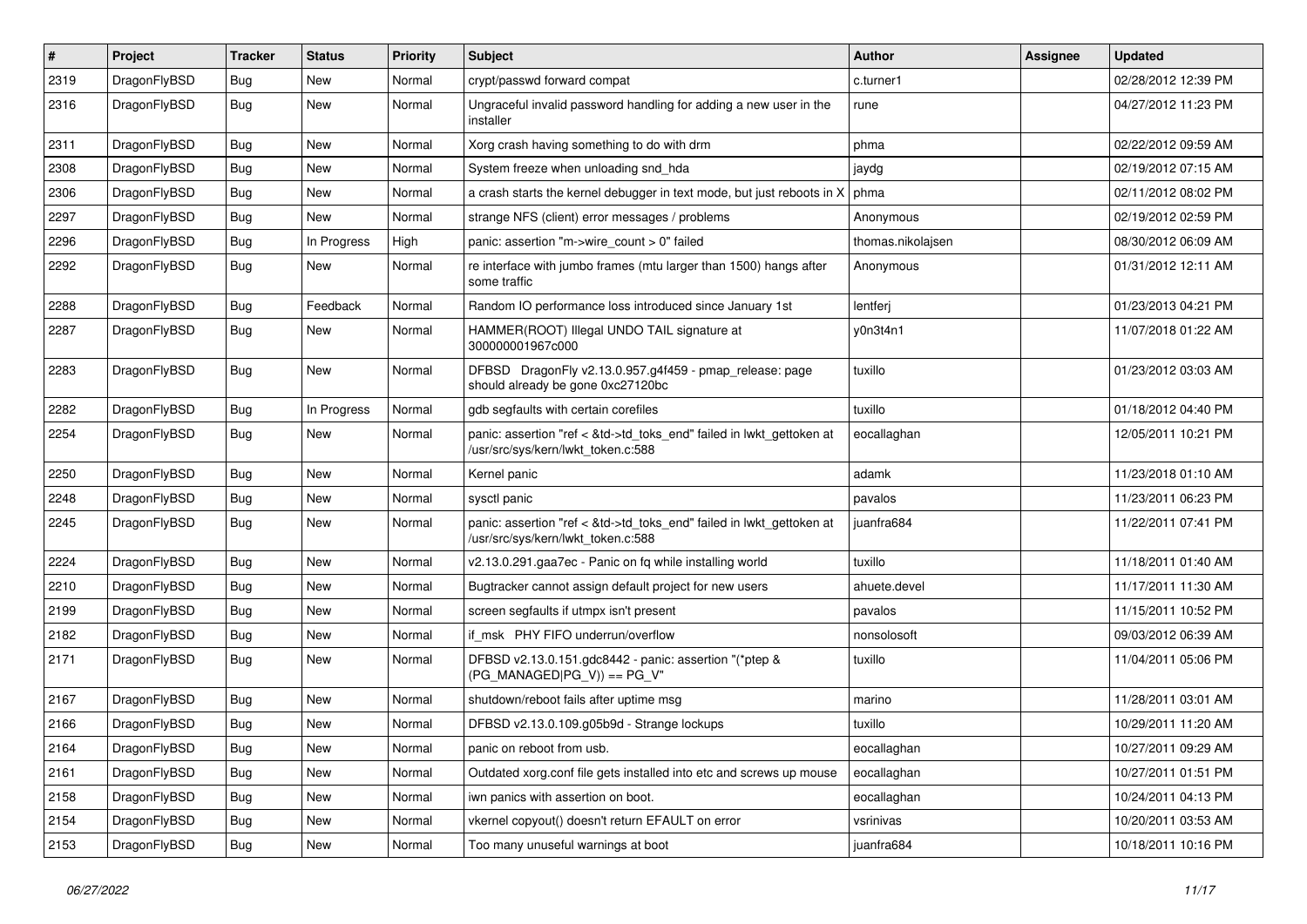| $\sharp$ | Project      | <b>Tracker</b> | <b>Status</b> | <b>Priority</b> | Subject                                                                                    | Author       | Assignee | <b>Updated</b>      |
|----------|--------------|----------------|---------------|-----------------|--------------------------------------------------------------------------------------------|--------------|----------|---------------------|
| 2141     | DragonFlyBSD | <b>Bug</b>     | New           | Urgent          | loader and/or documentation broken                                                         | sjg          |          | 01/20/2012 10:51 AM |
| 2140     | DragonFlyBSD | <b>Bug</b>     | New           | High            | hammer_io_delallocate panic with 'duplicate entry' message                                 | ttw          |          | 10/07/2011 12:22 PM |
| 2138     | DragonFlyBSD | <b>Bug</b>     | New           | Normal          | > 100% CPU usage                                                                           | robin.carey1 |          | 09/26/2011 12:20 PM |
| 2136     | DragonFlyBSD | <b>Bug</b>     | <b>New</b>    | Normal          | socketpair() doesn't free file descriptors on copyout failure                              | vsrinivas    |          | 04/05/2013 09:13 AM |
| 2129     | DragonFlyBSD | <b>Bug</b>     | <b>New</b>    | Normal          | DFBSD v2.11.0.661.gf9438 i386 - panic: lockmgr thrd_sleep                                  | tuxillo      |          | 09/05/2011 09:49 AM |
| 2125     | DragonFlyBSD | <b>Bug</b>     | <b>New</b>    | Normal          | Weird garbage in dmesg                                                                     | herrgard     |          | 08/30/2011 08:04 PM |
| 2124     | DragonFlyBSD | <b>Bug</b>     | New           | Normal          | getty repeating too quickly on port /dev/ttyv0                                             | sgeorge.ml   |          | 09/01/2011 04:28 AM |
| 2123     | DragonFlyBSD | <b>Bug</b>     | <b>New</b>    | Normal          | hammer is losing files                                                                     | schmir       |          | 08/30/2011 07:56 PM |
| 2117     | DragonFlyBSD | <b>Bug</b>     | New           | High            | ACPI and/or bce(4) problem with 2.11.0.673.g0d557 on HP DL380<br>G <sub>6</sub>            | pauska       |          | 08/22/2011 10:15 AM |
| 2115     | DragonFlyBSD | Bug            | <b>New</b>    | Normal          | [msk] system freeze after receive some paquet                                              | bsdsx        |          | 08/22/2011 10:22 AM |
| 2107     | DragonFlyBSD | <b>Bug</b>     | New           | Normal          | 2.10.1 sata dvd drive issue                                                                | ausppc       |          | 07/31/2011 08:41 PM |
| 2104     | DragonFlyBSD | <b>Bug</b>     | New           | Normal          | network configuration seg. fault on install CD                                             | navratil     |          | 07/26/2011 07:55 AM |
| 2099     | DragonFlyBSD | <b>Bug</b>     | <b>New</b>    | Normal          | page fault panic in vm system                                                              | pavalos      |          | 07/10/2011 08:51 AM |
| 2095     | DragonFlyBSD | <b>Bug</b>     | New           | Low             | Running installer post-install: Unsupported DFUI transport "                               | greenrd      |          | 06/26/2011 09:20 AM |
| 2094     | DragonFlyBSD | <b>Bug</b>     | <b>New</b>    | Normal          | Segfault when gdb printing backtrace from core dump                                        | greenrd      |          | 06/25/2011 04:14 PM |
| 2090     | DragonFlyBSD | <b>Bug</b>     | Feedback      | Normal          | snd_hda does not support headphone automute                                                | justin       |          | 03/29/2012 08:03 PM |
| 2085     | DragonFlyBSD | Bug            | New           | Normal          | panic: assertion: (m->flags & PG_MAPPED) == 0 in<br>vm_page_free_toq                       | vsrinivas    |          | 06/10/2011 07:48 AM |
| 2084     | DragonFlyBSD | Bug            | New           | Normal          | DFBSD v2.11.0.242.g4d317 - panic: zone: entry not free                                     | tuxillo      |          | 07/03/2012 01:23 AM |
| 2082     | DragonFlyBSD | <b>Bug</b>     | New           | Normal          | dfbsd 2.10.1 amd64 - mc port build error with 'bmake bin-install'                          | sun-doctor   |          | 05/25/2011 07:18 PM |
| 2081     | DragonFlyBSD | <b>Bug</b>     | Feedback      | Normal          | Panic on device "detach" / "failure"                                                       | vsrinivas    |          | 02/29/2012 07:11 AM |
| 2080     | DragonFlyBSD | Bug            | New           | Normal          | panic: lockmgr thrd_sleep: called from interrupt, ipi, or hard code<br>section             | rumcic       |          | 05/30/2011 05:06 PM |
| 2078     | DragonFlyBSD | Bug            | New           | Normal          | DFBSD i386 v2.11.0.201.g3ed2f - Panic during installworld into a<br>vn0 device             | tuxillo      |          | 05/19/2011 07:50 PM |
| 2077     | DragonFlyBSD | Bug            | New           | Normal          | USB devices conflicting                                                                    | srussell     |          | 05/17/2011 05:12 PM |
| 2075     | DragonFlyBSD | <b>Bug</b>     | <b>New</b>    | Normal          | pflogd on x86 64                                                                           | fanch        |          | 05/16/2011 04:04 PM |
| 2072     | DragonFlyBSD | <b>Bug</b>     | New           | Normal          | Fatal trap 12: stopped at lwkt send ipig3                                                  | rumcic       |          | 05/17/2011 04:12 AM |
| 2071     | DragonFlyBSD | <b>Bug</b>     | New           | High            | Panic on assertion: (int)(flg->seq - seq) > 0 in hammer_flusher_flush<br>after inode error | vsrinivas    |          | 06/12/2011 07:59 AM |
| 2067     | DragonFlyBSD | <b>Bug</b>     | New           | Normal          | sound/pcm: "play interrupt timeout, channel dead"                                          | matthiasr    |          | 05/11/2021 03:55 AM |
| 2061     | DragonFlyBSD | <b>Bug</b>     | New           | Normal          | USB keyboard boot panic                                                                    | sjg          |          | 05/04/2012 12:20 AM |
| 2055     | DragonFlyBSD | <b>Bug</b>     | <b>New</b>    | Normal          | $ssh + IPV6 + bridge \Rightarrow connection freezes$                                       | steve        |          | 04/24/2011 07:13 PM |
| 2052     | DragonFlyBSD | <b>Bug</b>     | New           | Normal          | Kernel panic: CPU APIC ID out of range                                                     | Anonymous    |          | 05/02/2011 11:06 AM |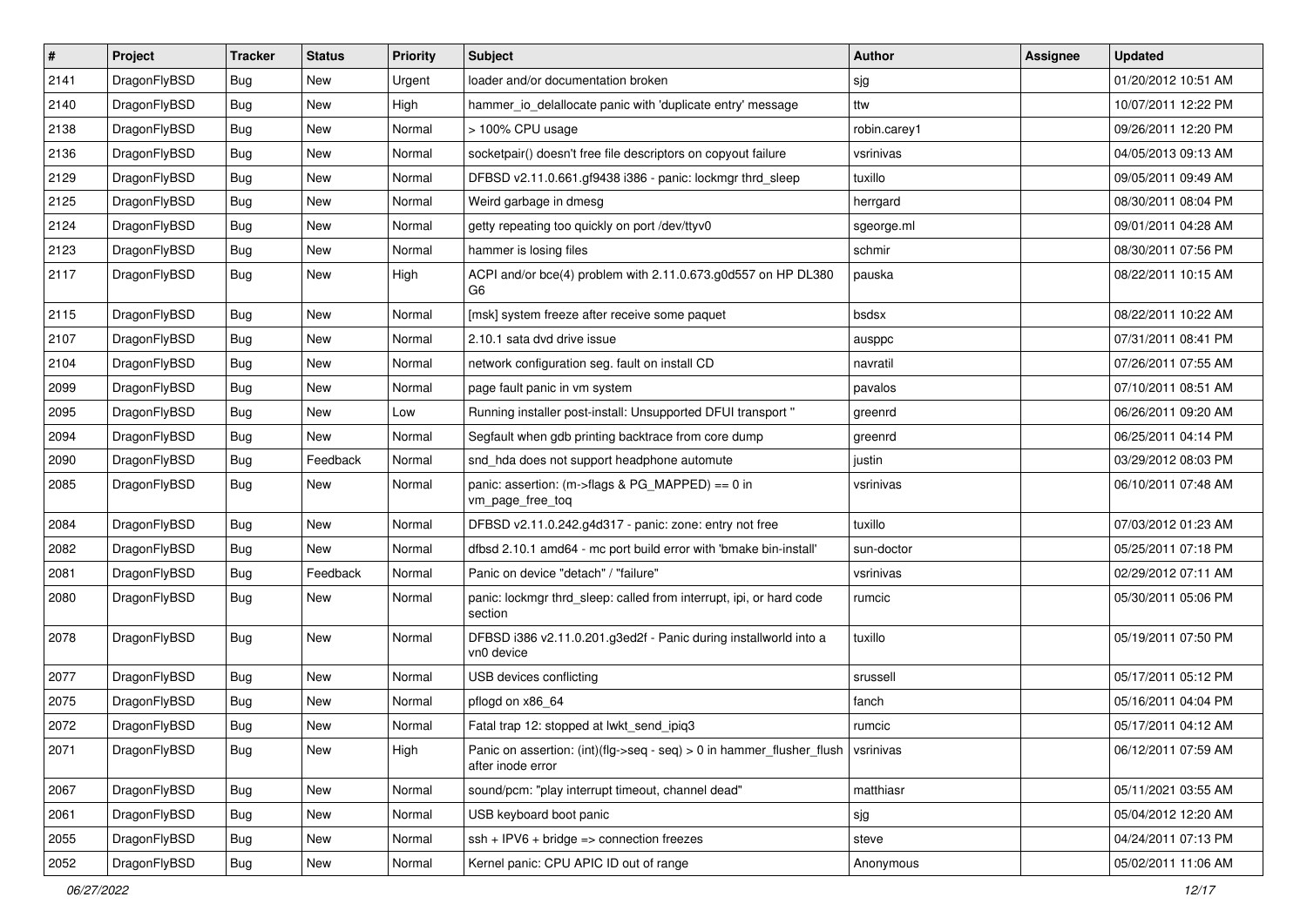| $\vert$ # | Project      | <b>Tracker</b> | <b>Status</b> | <b>Priority</b> | <b>Subject</b>                                                                                                                                                                                    | <b>Author</b>      | Assignee | <b>Updated</b>      |
|-----------|--------------|----------------|---------------|-----------------|---------------------------------------------------------------------------------------------------------------------------------------------------------------------------------------------------|--------------------|----------|---------------------|
| 2051      | DragonFlyBSD | Bug            | <b>New</b>    | Normal          | No ipv6 lan route entry created on 2.10                                                                                                                                                           | ftigeot            |          | 04/21/2011 10:37 AM |
| 2048      | DragonFlyBSD | <b>Bug</b>     | <b>New</b>    | Normal          | panic: ffs_sync: rofs mod                                                                                                                                                                         | pavalos            |          | 04/12/2011 05:45 AM |
| 2045      | DragonFlyBSD | Bug            | New           | Normal          | ral(4): Fatal trap 12: page fault while in kernel mode (two panics)                                                                                                                               | herrgard           |          | 11/03/2011 05:34 PM |
| 2042      | DragonFlyBSD | Bug            | New           | Normal          | kernel panic, when run boot0cfg                                                                                                                                                                   | sepherosa          |          | 05/31/2022 03:01 PM |
| 2020      | DragonFlyBSD | <b>Bug</b>     | New           | Low             | Port brcm80211 driver from Linux to DragonFly BSD                                                                                                                                                 | studer             |          | 03/05/2011 10:54 PM |
| 2013      | DragonFlyBSD | Bug            | In Progress   | Normal          | oversized DMA request loop                                                                                                                                                                        | josepht            |          | 05/11/2021 04:06 AM |
| 2008      | DragonFlyBSD | <b>Bug</b>     | New           | Normal          | lwkt_setcpu_remote: td->td_flags 00800621 console flood                                                                                                                                           | pavalos            |          | 03/06/2011 09:37 PM |
| 2004      | DragonFlyBSD | Bug            | New           | Normal          | LWKT WAIT IPIQ panic                                                                                                                                                                              | steve              |          | 03/08/2011 05:46 PM |
| 1990      | DragonFlyBSD | <b>Bug</b>     | <b>New</b>    | Normal          | /mnt too large to mount                                                                                                                                                                           | peur.neu           |          | 02/16/2011 11:24 PM |
| 1984      | DragonFlyBSD | <b>Bug</b>     | New           | Normal          | hammer mount fails after crash - HAMMER: FIFO record bad head<br>signature                                                                                                                        | thomas.nikolajsen  |          | 03/08/2011 06:57 PM |
| 1982      | DragonFlyBSD | Bug            | <b>New</b>    | Low             | There is no linuxulator on x86-64                                                                                                                                                                 | herrgard           |          | 05/31/2022 02:25 PM |
| 1975      | DragonFlyBSD | <b>Bug</b>     | <b>New</b>    | Normal          | Applications seg fault in select() and poll()                                                                                                                                                     | rumcic             |          | 05/31/2022 02:58 PM |
| 1961      | DragonFlyBSD | <b>Bug</b>     | <b>New</b>    | Normal          | Can't create dump from DDB                                                                                                                                                                        | shamaz             |          | 01/29/2011 09:02 PM |
| 1959      | DragonFlyBSD | <b>Bug</b>     | <b>New</b>    | Normal          | DFBSD v2.9.1.422.gc98f2 - Panic during boot - IPv6 and PF                                                                                                                                         | tuxillo            |          | 01/13/2011 03:37 AM |
| 1951      | DragonFlyBSD | <b>Bug</b>     | New           | Normal          | dma timeouts at phyaddr on a good hdd                                                                                                                                                             | peur.neu           |          | 01/04/2011 07:12 AM |
| 1949      | DragonFlyBSD | <b>Bug</b>     | New           | Normal          | iwn panic                                                                                                                                                                                         | pavalos            |          | 01/30/2011 03:21 AM |
| 1947      | DragonFlyBSD | <b>Bug</b>     | New           | Low             | GA-880GM-UD2H (rev. 1.3) AHCI fails to detect disks at the end of<br>the RAID controller                                                                                                          | eocallaghan        |          | 11/27/2021 08:46 AM |
| 1944      | DragonFlyBSD | <b>Bug</b>     | New           | Normal          | panic: backing_object 0xdea7b258 was somehow re-referenced<br>during collapse!                                                                                                                    | sepherosa          |          | 12/27/2010 02:06 AM |
| 1943      | DragonFlyBSD | <b>Bug</b>     | <b>New</b>    | Normal          | hammer assertion panic                                                                                                                                                                            | peter              |          | 12/27/2010 12:45 AM |
| 1942      | DragonFlyBSD | Bug            | <b>New</b>    | Normal          | locking against myself in getcacheblk()?                                                                                                                                                          | qhwt.dfly          |          | 05/31/2022 02:15 PM |
| 1941      | DragonFlyBSD | <b>Bug</b>     | <b>New</b>    | Normal          | wlan config crash                                                                                                                                                                                 | abandon.every.hope |          | 12/24/2010 07:54 PM |
| 1939      | DragonFlyBSD | <b>Bug</b>     | <b>New</b>    | Normal          | Panic on nightly build and stress test box                                                                                                                                                        | lentferi           |          | 12/18/2010 08:41 AM |
| 1935      | DragonFlyBSD | Bug            | New           | Normal          | mouse does not work after switching between x and console                                                                                                                                         | shamaz             |          | 12/13/2010 10:06 AM |
| 1923      | DragonFlyBSD | Bug            | New           | Normal          | Abysmal NFS performance with IPv6                                                                                                                                                                 | ftigeot            |          | 12/05/2010 09:34 PM |
| 1920      | DragonFlyBSD | <b>Bug</b>     | New           | High            | system hangs                                                                                                                                                                                      | zhtw               |          | 11/22/2010 08:59 AM |
| 1917      | DragonFlyBSD | Bug            | New           | Normal          | panic: assertion: (RB EMPTY(&ip->rec_tree) && (ip->flags &<br>HAMMER_INODE_XDIRTY) == 0)    (!RB_EMPTY(&ip->rec_tree)<br>&& (ip->flags & HAMMER_INODE_XDIRTY) != 0) in<br>hammer flush inode done | qhwt.dfly          |          | 11/24/2010 03:23 AM |
| 1916      | DragonFlyBSD | <b>Bug</b>     | New           | Normal          | Constant crashes on x86 64 with UFS                                                                                                                                                               | lentferj           |          | 11/21/2010 07:40 PM |
| 1913      | DragonFlyBSD | Bug            | <b>New</b>    | Normal          | panic: assertion: ip->flush_state != HAMMER_FST_FLUSH in<br>hammer flush inode core                                                                                                               | swildner           |          | 11/20/2010 05:27 PM |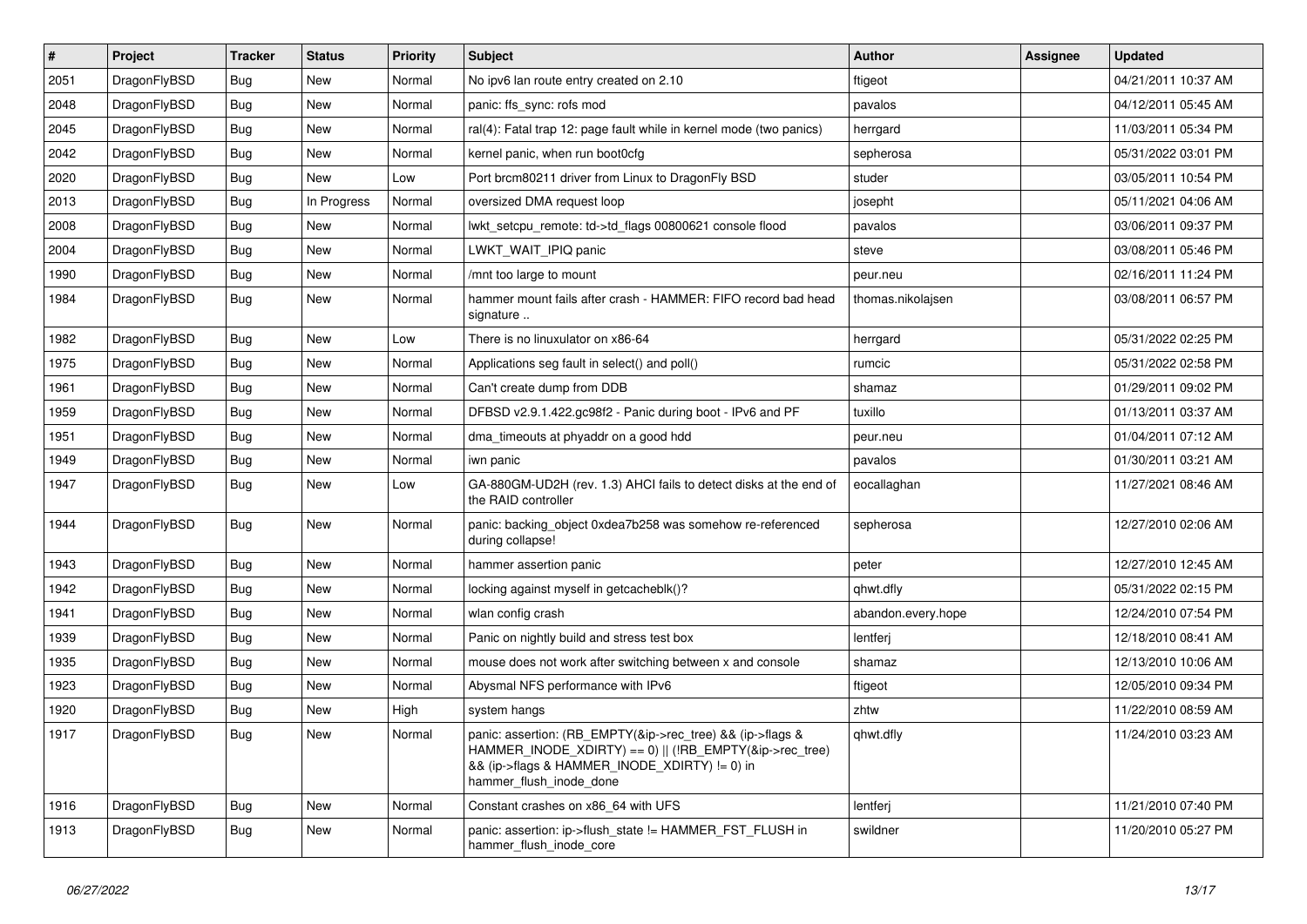| $\sharp$ | Project      | <b>Tracker</b> | <b>Status</b> | <b>Priority</b> | Subject                                                                                   | Author           | Assignee | <b>Updated</b>      |
|----------|--------------|----------------|---------------|-----------------|-------------------------------------------------------------------------------------------|------------------|----------|---------------------|
| 1907     | DragonFlyBSD | <b>Bug</b>     | New           | Normal          | Hammer crash in hammer_flusher_flush()                                                    | swildner         |          | 11/11/2010 05:07 AM |
| 1899     | DragonFlyBSD | Bug            | New           | Normal          | Keyboard doesn't work                                                                     | fransm           |          | 05/15/2022 03:32 PM |
| 1884     | DragonFlyBSD | <b>Bug</b>     | New           | Normal          | System completely freezes while listening music (devbuf: malloc<br>limit exceeded)        | shamaz           |          | 01/24/2011 05:00 PM |
| 1882     | DragonFlyBSD | Bug            | <b>New</b>    | Low             | Idea for handling new USB vendor/device codes                                             | bmk              |          | 10/20/2010 12:15 PM |
| 1877     | DragonFlyBSD | <b>Bug</b>     | New           | Normal          | Freeze during 1st hammer cleanup after new install                                        | elekktretterr    |          | 05/15/2022 11:43 AM |
| 1874     | DragonFlyBSD | Bug            | New           | Normal          | mpd listening on all IPs, accepting only on one                                           | rumcic           |          | 05/08/2011 01:01 PM |
| 1873     | DragonFlyBSD | <b>Bug</b>     | New           | Normal          | Panic upon usb mouse detach and reattaching                                               | rumcic           |          | 02/01/2011 09:53 AM |
| 1867     | DragonFlyBSD | <b>Bug</b>     | New           | Normal          | it(4) motherboard and fan problems                                                        | tuxillo          |          | 07/08/2011 10:48 AM |
| 1861     | DragonFlyBSD | Bug            | <b>New</b>    | Normal          | panic via kprintf (lockmgr called in a hard section)                                      | vsrinivas        |          | 10/11/2010 12:56 AM |
| 1860     | DragonFlyBSD | <b>Bug</b>     | Feedback      | Normal          | Panic while creating UFS fs on vn(4) for initrd                                           | matthias         |          | 02/29/2012 07:16 AM |
| 1850     | DragonFlyBSD | <b>Bug</b>     | New           | Normal          | volume-add on hammer root fs panic                                                        | Johannes.Hofmann |          | 04/18/2019 04:27 AM |
| 1836     | DragonFlyBSD | <b>Bug</b>     | New           | Normal          | Incorrect TCP checksum show up in tcpdump                                                 | robgar1          |          | 05/15/2022 11:22 AM |
| 1826     | DragonFlyBSD | <b>Bug</b>     | New           | Normal          | panic during boot: assertion so->so port  in tcp input                                    | ftigeot          |          | 05/15/2022 11:05 AM |
| 1824     | DragonFlyBSD | Bug            | Feedback      | Normal          | kernel panic, x86, 2.7.3.859.ge5104                                                       | akirchhoff135014 |          | 03/10/2013 07:49 AM |
| 1818     | DragonFlyBSD | <b>Bug</b>     | New           | Normal          | panic: Bad tailq NEXT (kqueue issue ?)                                                    | ftigeot          |          | 05/15/2022 11:40 AM |
| 1786     | DragonFlyBSD | Bug            | New           | Normal          | Calling NULL function pointer initiates panic loop                                        | sjg              |          | 10/11/2010 05:28 PM |
| 1774     | DragonFlyBSD | <b>Bug</b>     | New           | Normal          | New IP header cleanup branch available for testing                                        | dillon           |          | 05/15/2022 10:59 AM |
| 1749     | DragonFlyBSD | <b>Bug</b>     | In Progress   | Normal          | HAMMER fsstress panic in hammer_flush_inode_core<br>'ip->flush_state != HAMMER_FST_FLUSH' | vsrinivas        |          | 05/11/2021 04:06 AM |
| 1745     | DragonFlyBSD | Bug            | Feedback      | Normal          | kmalloc panic                                                                             | josepht          |          | 05/11/2021 04:05 AM |
| 1744     | DragonFlyBSD | <b>Bug</b>     | In Progress   | Normal          | HAMMER fsstress panic in hammer_setup_child_callback                                      | vsrinivas        |          | 05/11/2021 04:05 AM |
| 1727     | DragonFlyBSD | Bug            | Feedback      | Normal          | CD boot panic (2.6.1) (usb?)                                                              | kiril            |          | 05/15/2022 05:10 AM |
| 1718     | DragonFlyBSD | <b>Bug</b>     | Feedback      | Normal          | IDE disk drive not detected by x86_64 2.6.1 Live CD                                       | bcox             |          | 11/27/2021 08:25 AM |
| 1717     | DragonFlyBSD | <b>Bug</b>     | Feedback      | Normal          | HAMMER panic in hammer cursor down()                                                      | josepht1         |          | 05/11/2021 04:05 AM |
| 1695     | DragonFlyBSD | <b>Bug</b>     | <b>New</b>    | Normal          | NFS-related system breakdown                                                              | Anonymous        |          | 04/10/2014 12:35 AM |
| 1672     | DragonFlyBSD | <b>Bug</b>     | Feedback      | Normal          | panic (trap 12) around btree_search() in 2.4.1-RELEASE                                    | floid            |          | 01/19/2015 03:36 AM |
| 1669     | DragonFlyBSD | Bug            | In Progress   | Normal          | Drive wont open using button                                                              | elekktretterr    |          | 02/29/2012 12:05 PM |
| 1668     | DragonFlyBSD | <b>Bug</b>     | Feedback      | Normal          | Power button not working                                                                  | elekktretterr    |          | 03/10/2013 06:22 AM |
| 1661     | DragonFlyBSD | <b>Bug</b>     | In Progress   | Normal          | panic on password entry mount smb filesystem                                              | vsrinivas        |          | 11/27/2021 08:29 AM |
| 1634     | DragonFlyBSD | <b>Bug</b>     | New           | Normal          | panic: spin_lock: 0xe4ad1320, indefinitive wait!                                          | elekktretterr    |          | 01/19/2015 03:21 AM |
| 1618     | DragonFlyBSD | <b>Bug</b>     | Feedback      | Normal          | collision for 'struct pmap' when using RPC and <sys user.h=""></sys>                      | carenas          |          | 05/11/2021 04:05 AM |
| 1613     | DragonFlyBSD | <b>Bug</b>     | Feedback      | Normal          | USB Keyboard not working on master                                                        | elekktretterr    |          | 05/11/2021 04:05 AM |
| 1594     | DragonFlyBSD | <b>Bug</b>     | New           | Normal          | Kernel panic during boot from Live CD on Dell E6400                                       | bodie            |          | 05/11/2021 03:54 AM |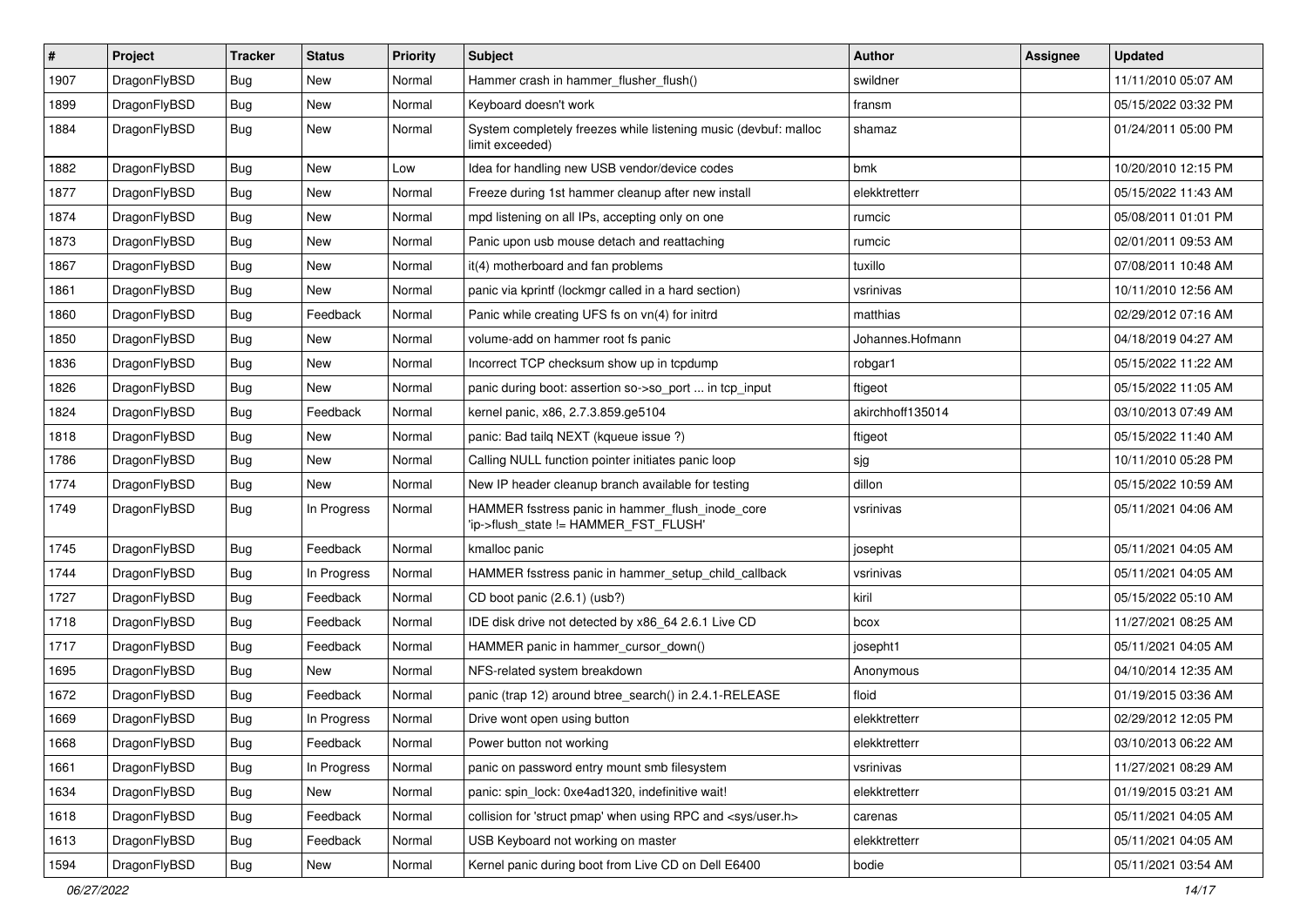| $\#$ | Project      | <b>Tracker</b> | <b>Status</b> | <b>Priority</b> | <b>Subject</b>                                                                                                                                            | <b>Author</b>  | Assignee | <b>Updated</b>      |
|------|--------------|----------------|---------------|-----------------|-----------------------------------------------------------------------------------------------------------------------------------------------------------|----------------|----------|---------------------|
| 1592 | DragonFlyBSD | Bug            | Feedback      | Normal          | AcpiOSUnmapMemory: Warning, deallocation did not track<br>allocation.                                                                                     | eocallaghan    |          | 06/02/2014 07:45 AM |
| 1591 | DragonFlyBSD | <b>Bug</b>     | Feedback      | Normal          | Lenovo X301 hangs with AHCI Driver CMD TIMEOUT<br>STS=d0 <bsy></bsy>                                                                                      | eocallaghan    |          | 05/11/2021 04:05 AM |
| 1580 | DragonFlyBSD | <b>Bug</b>     | Feedback      | Normal          | Panic (Fatal trap 12: page fault while in kernel mode) while playing<br>with pf and netif names                                                           | rumcic         |          | 12/21/2018 01:21 AM |
| 1577 | DragonFlyBSD | <b>Bug</b>     | Feedback      | Normal          | panic: assertion: leaf->base.obj_id == ip->obj_id in<br>hammer ip delete range                                                                            | qhwt+dfly      |          | 05/11/2021 04:01 AM |
| 1563 | DragonFlyBSD | <b>Bug</b>     | Feedback      | Normal          | reset(1) doesn't reset terminal to the defaults                                                                                                           | hasso          |          | 03/10/2013 04:17 AM |
| 1560 | DragonFlyBSD | <b>Bug</b>     | Feedback      | Normal          | Unable to modify partition table on ThinkPad T61p during install                                                                                          | rehsack        |          | 01/15/2015 08:57 AM |
| 1559 | DragonFlyBSD | <b>Bug</b>     | New           | Normal          | kernel trap                                                                                                                                               | phma           |          | 11/27/2021 08:43 AM |
| 1525 | DragonFlyBSD | <b>Bug</b>     | New           | Normal          | boehm-gc problems                                                                                                                                         | hasso          |          | 10/13/2012 07:13 PM |
| 1521 | DragonFlyBSD | <b>Bug</b>     | Feedback      | Normal          | amd64 2.4 livecd won't mount root at boot                                                                                                                 | bolapara       |          | 01/28/2018 03:45 AM |
| 1502 | DragonFlyBSD | <b>Bug</b>     | In Progress   | Normal          | Lock while deleting files from nohistory HAMMER directories                                                                                               | hasso          |          | 03/10/2013 04:28 AM |
| 1489 | DragonFlyBSD | <b>Bug</b>     | Feedback      | Normal          | panic: ufs_dirbad: bad dir                                                                                                                                | rumcic         |          | 03/10/2013 04:34 AM |
| 1486 | DragonFlyBSD | Bug            | Feedback      | Normal          | Interrupt storm related to SATA DVD device                                                                                                                | hasso          |          | 05/11/2021 04:01 AM |
| 1481 | DragonFlyBSD | Bug            | Feedback      | Normal          | panic: assertion: kva_p(buf) in soopt_from_kbuf (after ipfw pipe<br>show, 2.2.1-R)                                                                        | combiner       |          | 05/11/2021 04:01 AM |
| 1463 | DragonFlyBSD | <b>Bug</b>     | New           | Normal          | Mountroot before drives are initialized                                                                                                                   | elekktretterr  |          | 12/07/2010 01:30 PM |
| 1456 | DragonFlyBSD | <b>Bug</b>     | Feedback      | Normal          | Microsoft wireless desktop problems                                                                                                                       | elekktretterr  |          | 01/15/2015 08:34 AM |
| 1454 | DragonFlyBSD | <b>Bug</b>     | Feedback      | Normal          | Unable to boot from external USB DVD drive                                                                                                                | elekktretterr  |          | 05/11/2021 04:01 AM |
| 1448 | DragonFlyBSD | <b>Bug</b>     | Feedback      | Normal          | panic: assertion: _tp->tt_msg->tt_cpuid == mycpuid in<br>tcp_callout_active tcp_output tcp_usr_send netmsg_pru_send<br>netmsg_service tcpmsg_service_loop | dillon         |          | 05/11/2021 04:00 AM |
| 1429 | DragonFlyBSD | Bug            | Feedback      | Normal          | vkernel bug - "mfree: m->m_nextpkt != NULL"                                                                                                               | dillon         |          | 05/11/2021 04:00 AM |
| 1387 | DragonFlyBSD | Bug            | Feedback      | Normal          | zero-size malloc and ps: kvm_getprocs: Bad address                                                                                                        | qhwt+dfly      |          | 05/11/2021 04:00 AM |
| 1368 | DragonFlyBSD | <b>Bug</b>     | In Progress   | Normal          | suspend signal race?                                                                                                                                      | qhwt+dfly      |          | 05/11/2021 03:51 AM |
| 1336 | DragonFlyBSD | <b>Bug</b>     | In Progress   | Normal          | Still looking for reports of missed directory entries w/ HAMMER                                                                                           | dillon         |          | 05/11/2021 04:00 AM |
| 1332 | DragonFlyBSD | Bug            | Feedback      | Normal          | DFBSD 2.2 - Booting usbcdrom/usbsticks on thinkpad hangs on<br>"BTX Halted"                                                                               | tuxillo        |          | 05/11/2021 04:00 AM |
| 1330 | DragonFlyBSD | Bug            | Feedback      | Normal          | Hammer, usb disk, SYNCHRONIZE CACHE failure                                                                                                               | josepht        |          | 06/02/2014 04:56 AM |
| 1313 | DragonFlyBSD | Bug            | New           | Low             | Signal code in kernel needs major overhaul (signal queues,<br>si_code, si_addr)                                                                           | hasso          |          | 05/11/2021 04:00 AM |
| 1307 | DragonFlyBSD | <b>Bug</b>     | In Progress   | Normal          | hammer tid -2 shows unexpected result                                                                                                                     | corecode       |          | 10/18/2016 05:29 PM |
| 1282 | DragonFlyBSD | <b>Bug</b>     | Feedback      | Normal          | panic (trap 12) when booting SMP kernel on Atom 330 (dual core)                                                                                           | tomaz.borstnar |          | 05/11/2021 04:00 AM |
| 1250 | DragonFlyBSD | <b>Bug</b>     | Feedback      | Normal          | Panic upon plugging an USB flash drive into the machine                                                                                                   | rumcic         |          | 03/10/2013 05:17 AM |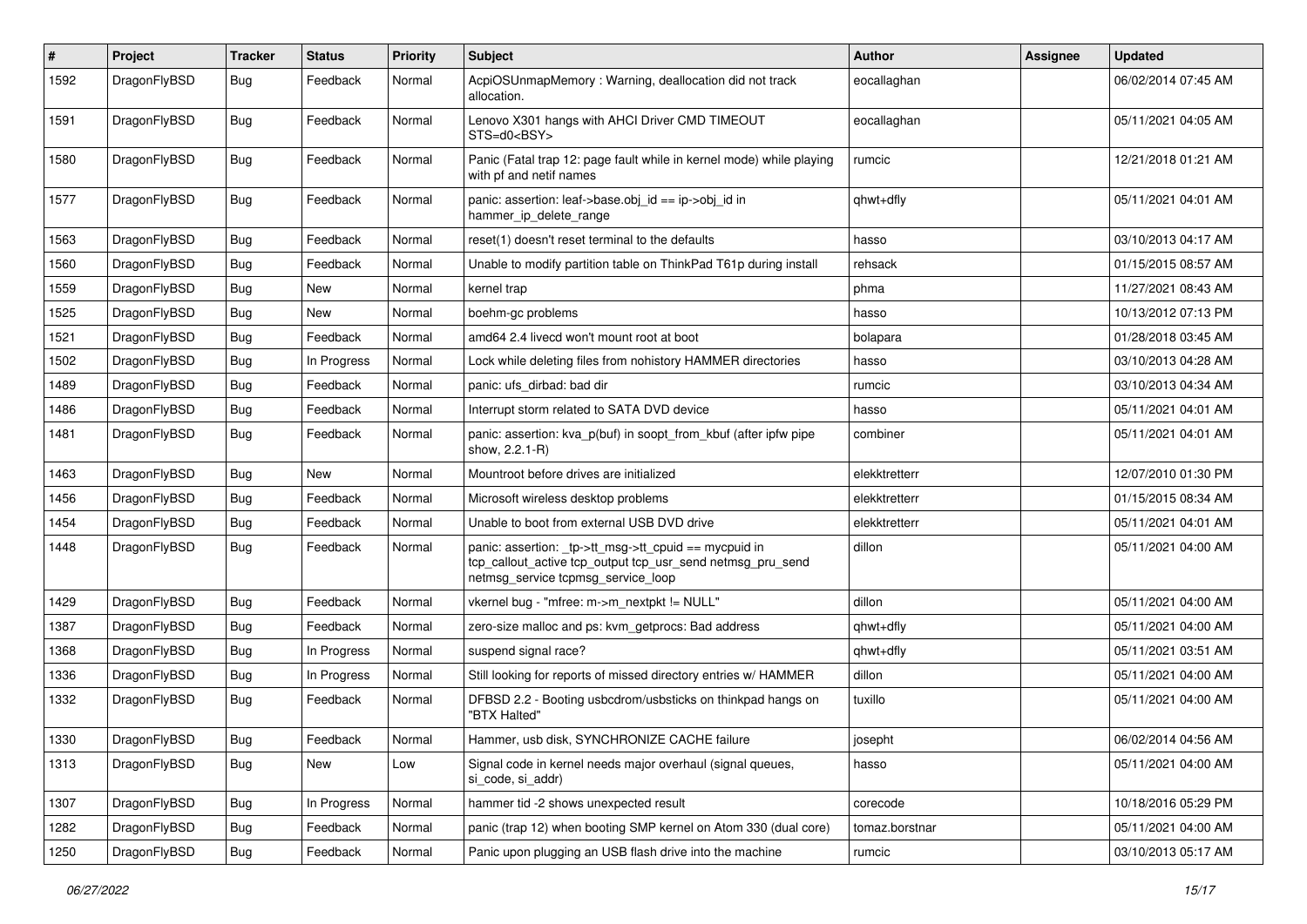| $\vert$ # | Project      | <b>Tracker</b> | <b>Status</b> | <b>Priority</b> | Subject                                                                                 | <b>Author</b>      | Assignee | <b>Updated</b>      |
|-----------|--------------|----------------|---------------|-----------------|-----------------------------------------------------------------------------------------|--------------------|----------|---------------------|
| 1249      | DragonFlyBSD | Bug            | Feedback      | Normal          | panic: ffs_vfree: freeing free inode                                                    | rumcic             |          | 03/10/2013 05:13 AM |
| 1246      | DragonFlyBSD | <b>Bug</b>     | <b>New</b>    | Normal          | bad resolution (monitor desync) with livedvd                                            | Przem0l            |          | 02/18/2014 06:29 AM |
| 1218      | DragonFlyBSD | <b>Bug</b>     | In Progress   | Normal          | panic: assertion: $error == 0$ in hammer start transaction                              | rumcic             |          | 05/11/2021 04:00 AM |
| 1194      | DragonFlyBSD | Bug            | <b>New</b>    | Normal          | SCSI errors while trying to copy photos from my camera                                  | elekktretterr      |          | 01/14/2015 04:39 PM |
| 1193      | DragonFlyBSD | Bug            | <b>New</b>    | Normal          | kernel doesn't recognize cdrom drive                                                    | nonsolosoft        |          | 01/25/2014 09:11 PM |
| 1185      | DragonFlyBSD | <b>Bug</b>     | New           | High            | need a tool to merge changes into /etc                                                  | wa1ter             |          | 02/18/2014 06:02 AM |
| 1181      | DragonFlyBSD | <b>Bug</b>     | In Progress   | Normal          | ACX111 panic                                                                            | elekktretterr      |          | 05/11/2021 04:00 AM |
| 1148      | DragonFlyBSD | <b>Bug</b>     | In Progress   | Low             | BCM4311 wireless network adapter detected but not functional                            | archimedes.gaviola |          | 05/11/2021 04:00 AM |
| 1144      | DragonFlyBSD | <b>Bug</b>     | Feedback      | Normal          | Incorrect clock under KVM                                                               | msylvan            |          | 03/09/2013 01:17 PM |
| 1101      | DragonFlyBSD | <b>Bug</b>     | Feedback      | Normal          | ohci related panic                                                                      | polachok           |          | 05/11/2021 04:00 AM |
| 989       | DragonFlyBSD | <b>Bug</b>     | New           | Normal          | installer/fdisk trouble with wrapped values                                             | Discodestroyer     |          | 02/18/2014 06:27 AM |
| 979       | DragonFlyBSD | Bug            | Feedback      | Normal          | Failure-prone USB mass storage (SB600? msdosfs? CAM?)                                   | floid              |          | 01/15/2015 08:38 AM |
| 884       | DragonFlyBSD | Bug            | In Progress   | High            | Performance/memory problems under filesystem IO load                                    | hasso              |          | 05/11/2021 03:50 AM |
| 846       | DragonFlyBSD | <b>Bug</b>     | Feedback      | Normal          | USB bugs:usb mouse can't used!                                                          | frankning          |          | 01/15/2015 08:36 AM |
| 806       | DragonFlyBSD | <b>Bug</b>     | Feedback      | Normal          | boot error on MacBook                                                                   | tralamazza         |          | 06/04/2022 05:28 AM |
| 725       | DragonFlyBSD | <b>Bug</b>     | In Progress   | Low             | 'make distribution' fails w/'ro' /usr/obj                                               | c.turner           |          | 03/09/2013 01:01 PM |
| 604       | DragonFlyBSD | Bug            | In Progress   | Normal          | 1.8.1-RELEASE - clock runs fast on mainboard ASUS P5A-B                                 | yeti               |          | 05/11/2021 03:55 AM |
| 599       | DragonFlyBSD | <b>Bug</b>     | New           | Urgent          | 1.9.0 reproducable panic                                                                | pavalos            |          | 12/22/2010 01:08 AM |
| 570       | DragonFlyBSD | Bug            | Feedback      | Normal          | 1.8.x: ACPI problems                                                                    | qhwt+dfly          |          | 06/02/2014 03:45 AM |
| 331       | DragonFlyBSD | <b>Bug</b>     | In Progress   | Normal          | ftpsesame (aka Bridging S01E03)                                                         | bastyaelvtars      |          | 03/09/2013 12:28 PM |
| 285       | DragonFlyBSD | <b>Bug</b>     | Feedback      | Low             | interrupt latency with re without ip address configured                                 | thomas.nikolajsen  |          | 02/20/2014 10:30 AM |
| 243       | DragonFlyBSD | Bug            | Feedback      | Normal          | weird behavior in the shell                                                             | swildner           |          | 05/31/2022 02:51 PM |
| 3312      | DragonFlyBSD | Submit         | <b>New</b>    | Normal          | hammer2: redundant chain modify after chain creation                                    | tkusumi            |          | 05/15/2022 01:35 PM |
| 3276      | DragonFlyBSD | Submit         | New           | Normal          | Add option controlling whether gpt expand expands the last partition<br>(needs testing) | falsifian          |          | 07/10/2021 03:35 AM |
| 3227      | DragonFlyBSD | Submit         | <b>New</b>    | Normal          | Add HAMMER2 instructions in the installation medium README                              | daftaupe           |          | 03/26/2020 03:34 PM |
| 3206      | DragonFlyBSD | Submit         | <b>New</b>    | Normal          | update psm/kbd to FreeBSD 12.0 code                                                     | htse               |          | 10/05/2019 03:49 PM |
| 3201      | DragonFlyBSD | Submit         | <b>New</b>    | Normal          | Fixes make search display                                                               | htse               |          | 08/20/2021 04:02 PM |
| 3147      | DragonFlyBSD | Submit         | New           | Normal          | Enable headless installation                                                            | ddegroot           |          | 10/09/2018 01:25 PM |
| 3142      | DragonFlyBSD | Submit         | New           | Normal          | lib/libdmsg: Unbreak using new API EVP_CIPHER_CTX_new()                                 | tkusumi            |          | 07/08/2018 04:18 AM |
| 3135      | DragonFlyBSD | Submit         | New           | Normal          | Add EVFILT_RECV and EVFILT_SEND                                                         | tautolog           |          | 05/25/2018 09:59 PM |
| 3041      | DragonFlyBSD | Submit         | New           | Normal          | firmware: Remove embedding of multiple images in one module.                            | Anonymous          |          | 12/25/2020 02:15 AM |
| 2933      | DragonFlyBSD | Submit         | New           | Normal          | Remove unix domain socket support from cat(1)                                           | sevan              |          | 08/01/2016 08:10 PM |